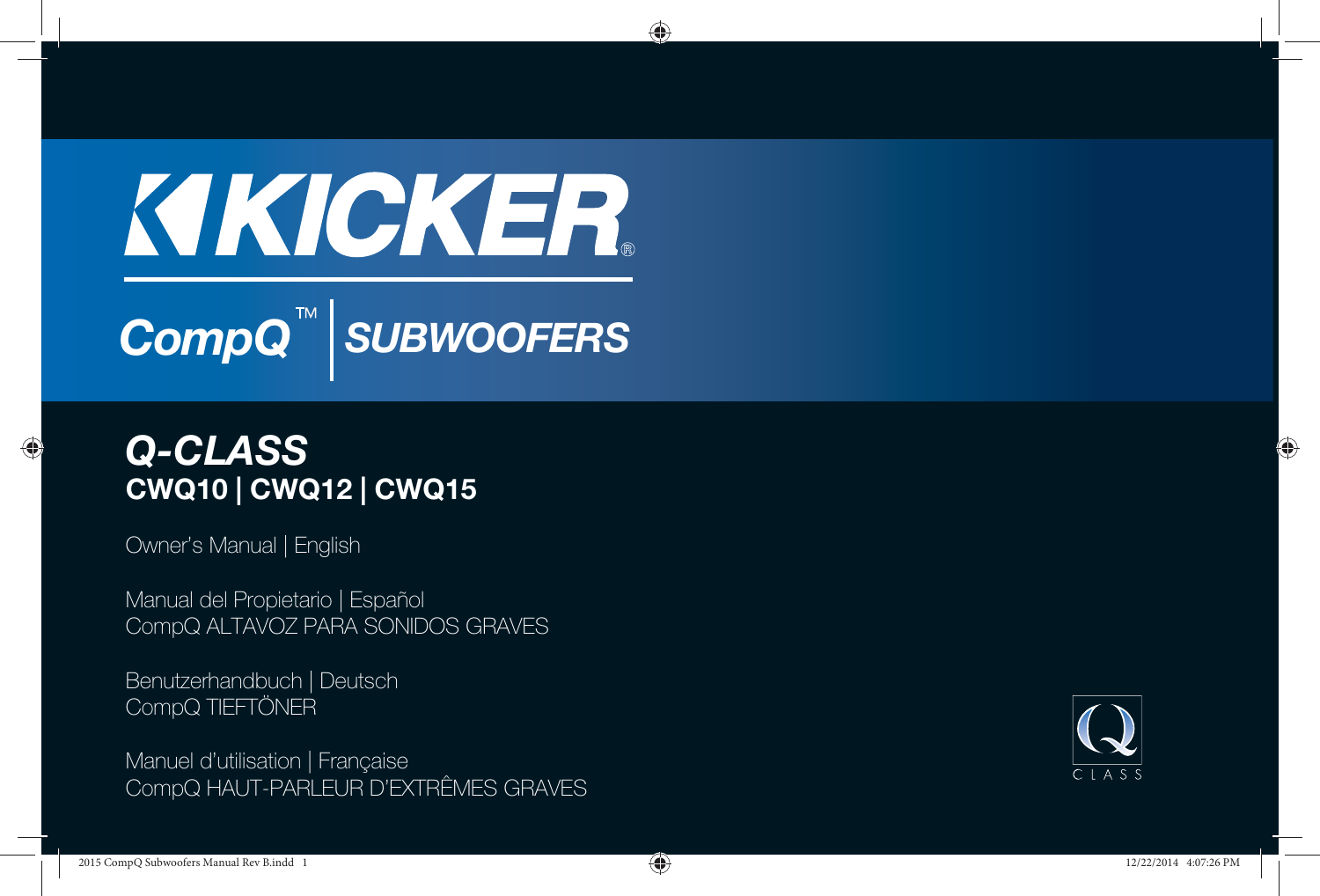Variable Cross-Section Elastomeric Surrounds (Increased Excursion)

Material envolvente elastomérico transversal variable (mayor variación)

Elastomerische Einfassung mit variablem Querschnitt (Erweiterte Auslenkung)

Pourtour en élastomère à coupe transversale variable (meilleure excursion)

Stitched Surround & Conefor Maximum Bond Strength

Material envolvente y de cono con costura para una máxima resistencia de la unión

Starke Nähte an Einfassung & Membran für maximale Verbundfestigkeit

Pourtour et cône cousus pour une adhérence maximale

Mounting Hardware Covers for a Clean, Finished Installation

Cubiertas de hardware de montaje para una instalación prolija y con acabado

Montageelement-Abdeckungen für einen sauberen und eleganten Einbau

Protection des éléments de fixation pour une installation nette, soignée

Laser-Etched Polymer Components for Improved Bond

Componentes de polímero grabados con láser para una mejor unión

Polymer-Komponenten mit Laser-Gravur für verbesserte Verbundeigenschaften

Composants en polymère gravés au laser pour une meilleure adhérence

FEA Optimized Motor Structures for Increased Power Handling

Estructuras del motor FEA optimizadas para un manejo masivo de potencia

FEA-optimierte Motorstrukturen für für massive Belastbarkeit

Structure de moteur optimisée FEA pour traiter de fortes puissances

Blue-Lace™ Spider for Improved Control & Durability Armazón Blue-Lace™ para un mejor control y duración Blue-Lace™-Spinne für verbesserte Steuerung & Strapazierfähigkeit Toile Blue-Lace™ pour plus de contrôle et de robustesse

See pages 24–25 for wiring instructions and diagrams Vea las páginas 24-25 para instrucciones de cableado y diagramas Auf den Seiten 24 bis 25 für die Verdrahtung Anweisungen und Diagramme Voir pages 24-25 pour les instructions et les schémas de câblage

US Patent – www.kicker.com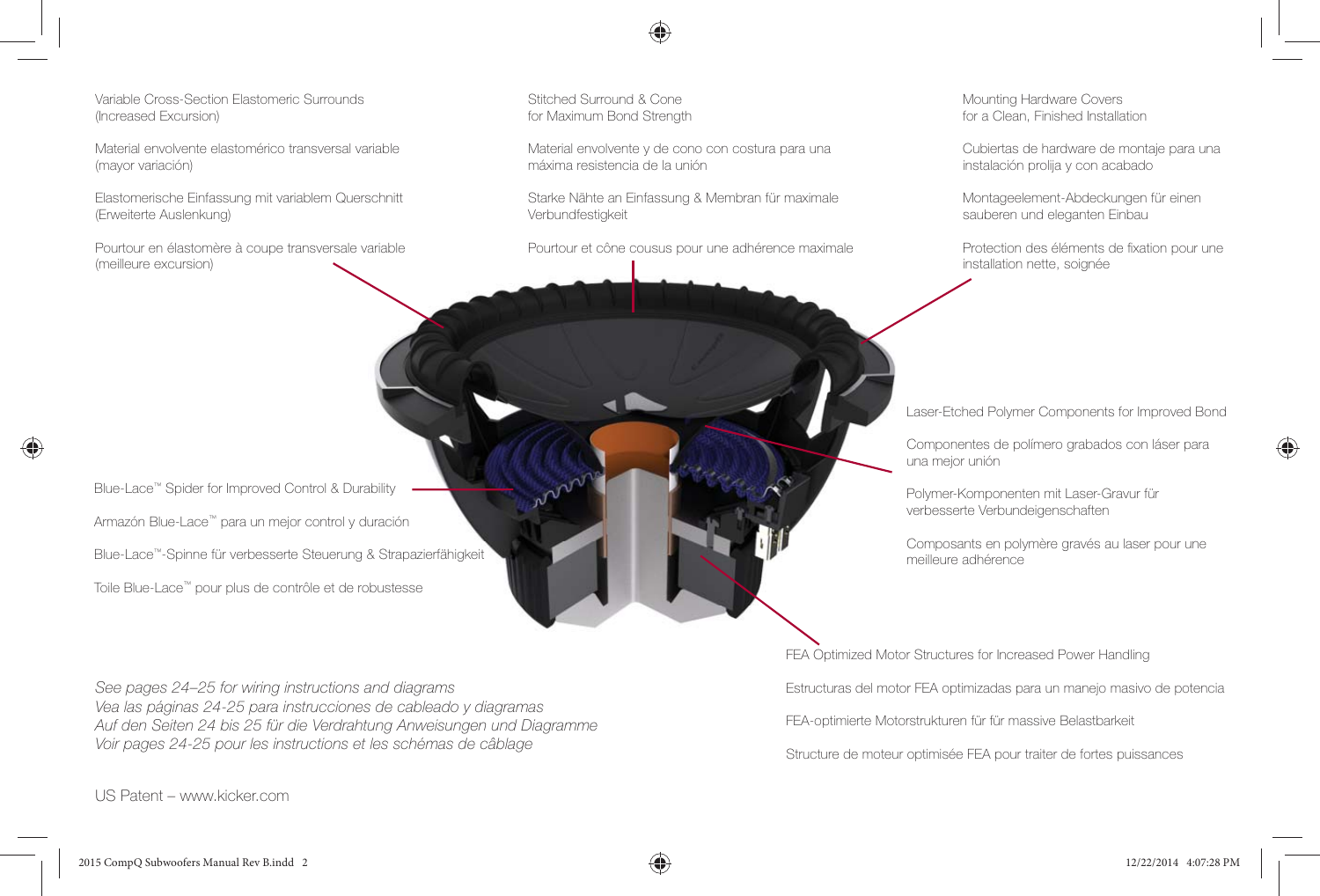

# **KIKICKER.**

*COMPQ SUBWOOFER OWNER'S MANUAL*

Models:

# *CWQ10 | CWQ12 | CWQ15*

| Authorized KICKER Dealer: |  |
|---------------------------|--|
| Purchase Date:            |  |
| Speaker Model Number:     |  |
| Speaker Serial Number:    |  |

**Note:** All specifications and performance figures are subject to change. Please visit **www.kicker.com** for the most current information. To get the best performance from your new KICKER Subwoofer, we recommend using genuine KICKER Accessories and Wiring. Please allow two weeks of break-in time for the subwoofer to reach optimum performance.

**Sound Check:** Poor bass response? Check the system phasing by reversing the positive and negative speaker connections on the subwoofer. If the bass improves, then the subwoofer was out of phase in reference to the rest of the audio system.

### **SPECIFICATIONS**

⊕

| CWQ10             | <b>CWQ12</b>  | <b>CWQ15</b>  |
|-------------------|---------------|---------------|
| $2$ or $4$        | $2$ or $4$    | $2$ or $4$    |
| 38                | 37            | 30.6          |
| 85.7              | 86.2          | 88.6          |
| 0.437             | 0.546         | 0.472         |
| 8.916             | 8.878         | 9.672         |
| 0.46              | 0.582         | 0.496         |
| 6.52              | 5.94          | 6.03          |
| .59, 16.75        | .91, 26       | 2.5, 70.747   |
| 700               | 850           | 1100          |
| 10-11/16, 27.2    | 12-1/2, 31.8  | 15-3/8, 39.1  |
| $6 - 3/8$ , 16.2  | $7-1/8, 18.1$ | 8-15/16, 22.6 |
| $9 - 3/16$ , 23.4 | 11-1/16, 28.1 | 13-7/8, 35.2  |
| $24 - 100$        | $20 - 100$    | $18 - 100$    |
|                   |               |               |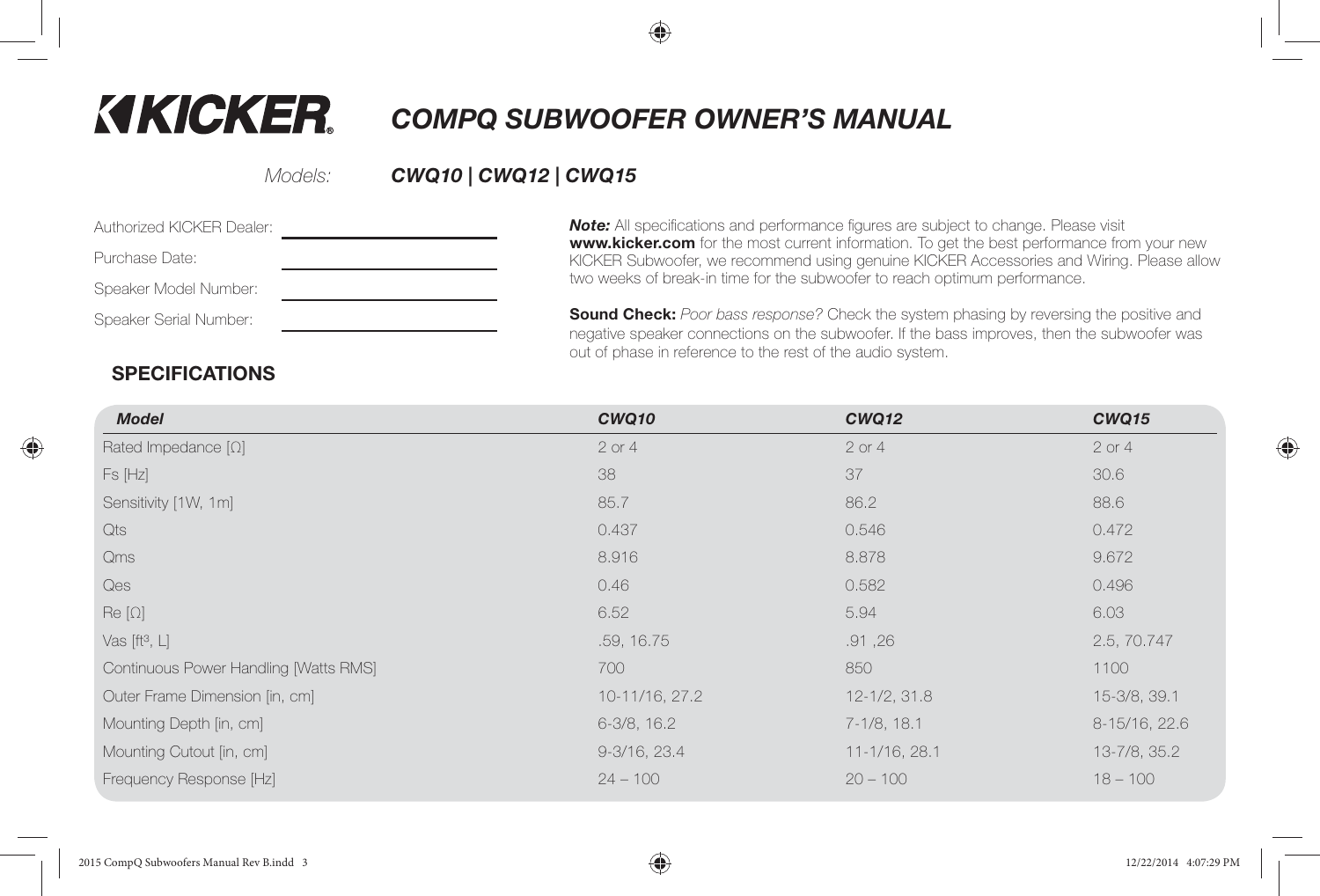

# **SEALED ENCLOSURE APPLICATIONS**

These sealed enclosure designs give the smoothest response with increased energy at the lowest frequencies, 20Hz–30Hz. These designs deliver massive amounts of highly-accurate bass and can be driven with punishing levels of amplifier power. The high performance suspension system can operate in a larger sealed enclosure. This maximum enclosure volume application is ideal for ultra sound quality installations. The maximum enclosure generates a very flat response curve and superbly extends the sub-bass response.

CompQ woofers perform well in any size sealed enclosure between the minimum and maximum volume recommendations. These systems will exhibit benefits of both designs: Minimum produces high-impact bass, and maximum generates low bass frequency protraction. Overall, the system will sound more like the recommended enclosure design it is closest to in enclosure volume. These enclosure recommendations have been calculated with the airspace inside the enclosure and include the displacement of the woofer. All sealed-enclosure airspace should be filled to 50% loose poly-fil (polyester fiberfill) stuffing. Do not make the airspace greater than the maximum enclosure volume recommendation.

| <b>Minimum Sealed</b> |  |
|-----------------------|--|
|-----------------------|--|

| Model        | Volume $ft^3$ (L) | Power Handling |
|--------------|-------------------|----------------|
| CWQ10        | .66(18.7)         | <b>700 RMS</b> |
| <b>CWQ12</b> | .88 (24.92)       | 850 RMS        |
| <b>CWQ15</b> | 1.5(42.5)         | 1100 RMS       |

#### **Maximum Sealed**

| Model             | Volume $ft^3$ (L) | Power Handling |
|-------------------|-------------------|----------------|
| CWQ <sub>10</sub> | 1.25(35.4)        | 700 RMS        |
| <b>CWQ12</b>      | 2(56.64)          | 850 RMS        |
| CWQ <sub>15</sub> | 6 (169.9)         | 1100 RMS       |

Panel Dimensions for Minimum Sealed Enclosures using 3/4" (1.9cm) thick MDF

| Model             | Box Volume [ft <sup>3</sup> , L] | Panel A [in, cm]     | Panel B [in, cm]     | Panel C [in, cm]     |
|-------------------|----------------------------------|----------------------|----------------------|----------------------|
| CWQ <sub>10</sub> | .66(18.7)                        | 12x12, 30.5x30.5     | 12x10.5, 30.5x26.7   | 10.5x10.5, 26.7x26.7 |
| <b>CWQ12</b>      | .88(24.92)                       | 13.5x13.5, 34.3x34.3 | 13.5x10.5, 34.3x26.7 | 12x10.5, 30.5x26.7   |
| <b>CWQ15</b>      | 1.5(42.5)                        | 16.5x16.5, 41.9x41.9 | 16.5x11.5, 41.9x29.2 | 15x11.5, 38.1x29.2   |



 $\overbrace{\phantom{a}}^{2015}$  CompO Subwoofers Manual Rev B.indd 4  $\overbrace{\phantom{a}}^{12/22/2014}$  4:07:29 PM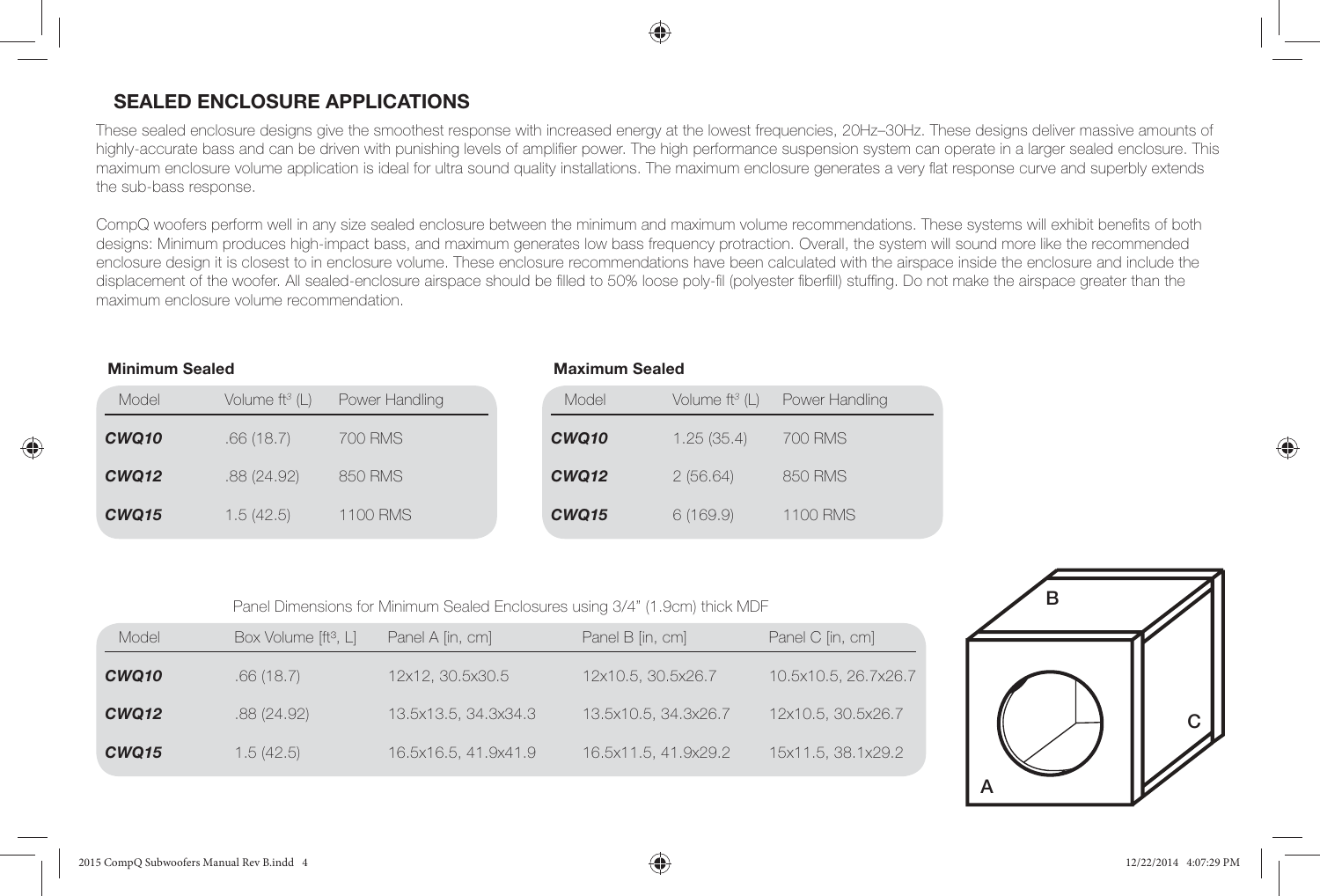

# **VENTED ENCLOSURE APPLICATIONS**

These boxes are the enclosure of choice for outrageous bass, so if space is not a problem and you want to get the most from your CompQ, try one of these vented designs. CompQ subwoofers will handle massive amounts of power in any of the recommended enclosures, minimum or maximum. The smaller enclosures are best for use in limited-space applications. The larger recommended enclosures will yield slightly more bass at the lowest frequencies.

The vented minimum design increases bass efficiency and fits in many space-limited applications. Although it is the smallest recommended vented enclosure, the output from 30Hz–80Hz will be considerably higher than that of a sealed box. The maximum vented design has even more output in this frequency band. The maximum vented enclosure is the largest and most efficient design.

| <b>CWQ10</b>      | <b>CWQ12</b>      | <b>CWQ15</b>      |
|-------------------|-------------------|-------------------|
| 1.25, 35.4        | 1.75, 49.6        | 3.0.85            |
| 2.5x11.25, 6.4x29 | 2.5x13.25, 6.4x34 | 2.5x16.25, 6.4x41 |
| 19.75, 50         | 22.5, 57          | 19.5, 50          |
| 700               | 850               | 1100              |
|                   |                   |                   |
| <b>CWQ10</b>      | <b>CWQ12</b>      | <b>CWQ15</b>      |
| 2.25, 63.7        | 3.25, 92          | 6.0, 170          |
| 3x11.25, 7.6x29   | 3x13.25, 7.6x34   | 3.5x16.25, 8.9x41 |
| 18.46             | 14.5, 37          | 13.75, 35         |
| 700               | 850               | 1100              |
|                   |                   |                   |

# **BOX BUILDING NOTES**

Use 3/4" (1.9cm) or thicker MDF (medium density fiberboard) and seal the joints with silicone. Use the "template" inside your CompQ's shipping carton to mark the mounting hole, then cut directly on the line. See **Figure 1**.

These designs need internal bracing. Add triangular bracing between each of the larger unsupported panels. See **Figure 2**.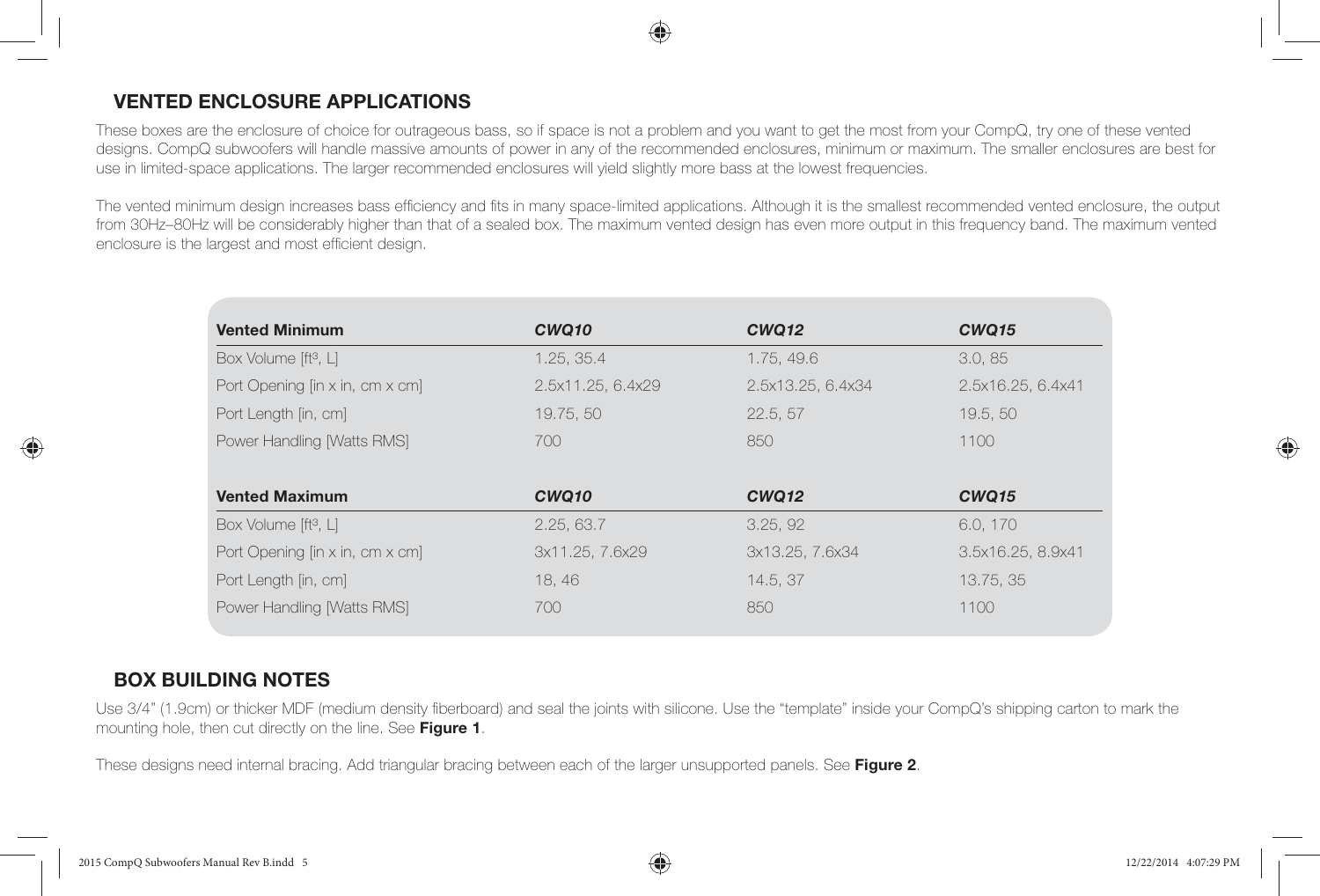

**CWQ12, CWQ15: D = 3" x 3" CWQ10: D = 2" x 2"**

⊕

All the cubic feet (L) measurements in this manual include the displacement of the woofer. For the vented enclosures the displacement of the port must be calculated and added to the internal volume of the final design. Use the outer dimensions of the vent and multiply "**X x Y x Z**", and convert to cubic feet, for example the CWQ12 Vented Minimum design's external vent dimensions are, using 3/4" (1.9cm) MDF:

#### **[ (13.25" + 1.5" total MDF wall thickness) x (2.5" + 1.5" total MDF wall thickness) x 22.5"] x (1 ft3 / 1728 in3 ) = .77 ft3**

Add this number to the internal volume of the enclosure. The CWQ12 is:

### **1.75 ft**<sup>3</sup> + .77 ft<sup>3</sup> = 2.52 ft<sup>3</sup>.

Due to the necessary length of these vents, you may want to fold the vent along the bottom and back walls. It will be impractical to use round vents for these designs. Do not install a vent opening against a solid surface, such as an internal brace, back-panel or trunk wall, seat or interior panel of your vehicle. The vent opening must remain unobstructed. Use the smallest dimension of the rectangular vent as the minimum amount of space between the vent opening and any solid surface to insure unrestricted airflow.

If you prefer an ultra-smooth bass response, you should loosely fill your CompQ enclosure with poly-fil stuffing. Vented designs will require covering the end of the port (located inside the box) with grill cloth, chicken wire, or expanded metal to prevent the poly-fi l from exiting the port. The use of poly-fil will slightly decrease efficiency, but will deepen and extend the low frequency output.

For more advice on box building, refer to your Authorized Kicker Dealer, or click on the Support tab on the Kicker homepage, **www.kicker.com**. Please e-mail support@kicker.com or call Technical Support at (405) 624-8583 for specific or unanswered questions.

**WARNING:** KICKER products are capable of producing sound levels that can permanently damage your hearing! Turning up a system to a level that has audible distortion is more damaging to your ears than listening to an undistorted system at the same volume level. The threshold of pain is always an indicator that the sound level is too loud and may permanently damage your hearing. Please use common sense when controlling volume.

**IMPORTANT SAFETY WARNING – PROLONGED CONTINUOUS OPERATION OF AN AMPLIFIER IN A DISTORTED OR CLIPPED MANNER CAN CAUSE YOUR AUDIO SYSTEM TO OVERHEAT, POSSIBLY CATCHING FIRE AND RESULTING IN SERIOUS DAMAGE TO YOUR COMPONENTS AND/OR VEHICLE.**

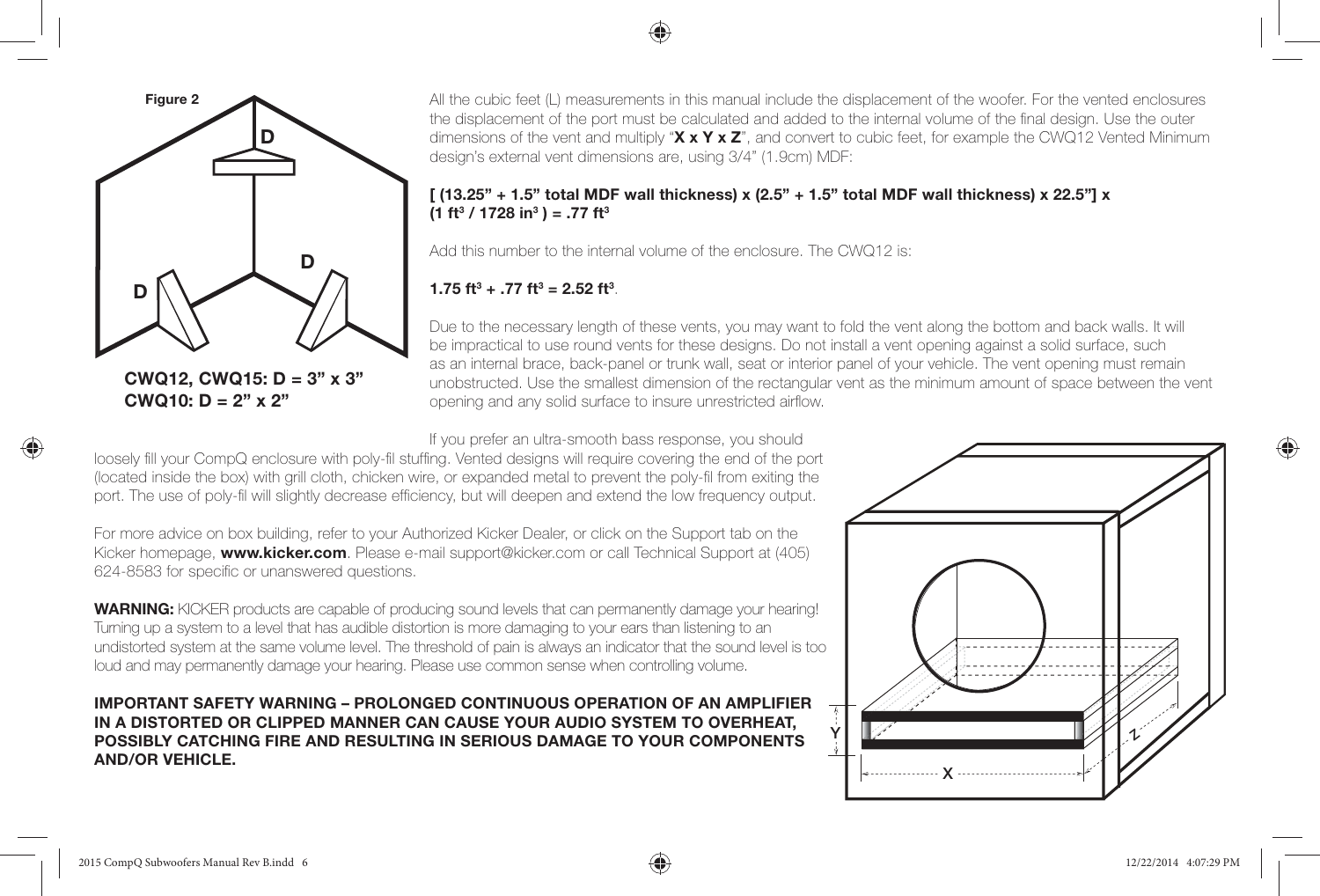# **KIKICKER.**

# *MANUAL DEL PROPIETARIO DE ALTAVOZ SUBWOOFER COMPQ*

# Modelos: *CWQ10 | CWQ12 | CWQ15*

| Distribuidor autorizado de KICKER: | <b>Nota:</b> Todas las especific                                                           |
|------------------------------------|--------------------------------------------------------------------------------------------|
| Fecha de compra:                   | www.kicker.com para<br>de su nuevo altavoz Suby                                            |
| Número de modelo del altavoz:      | originales KICKER. Esper<br>óptimo desempeño.                                              |
| Número de serie del altavoz:       | Verificación de sonido<br>مرامين المرامي مناصر الرازعة المرامين المرامين المراكض ومراريقين |

caciones y valores de rendimiento están sujetos a cambio. Visite obtener la información más reciente. Para obtener el mejor rendimiento woofer de KICKER, le recomendamos usar accesorios y cableado re dos semanas de ajuste para que el altavoz Subwoofer alcance un

**:** *¿Pobre respuesta en baja frecuencia?* Verifique la fase del sistema al revertir las conexiones positiva y negativa del altavoz en el subwoofer. Si el bajo mejora, entonces el subwoofer estaba fuera de fase en relación al resto del sistema de audio.

### **ESPECIFICACIONES**

| <b>Modelo</b>                            | CWQ10             | <b>CWQ12</b>  | <b>CWQ15</b>  |
|------------------------------------------|-------------------|---------------|---------------|
| Impedancia nominal $[\Omega]$            | $2$ or $4$        | $2$ or $4$    | $2$ or $4$    |
| Fs [Hz]                                  | 38                | 37            | 30.6          |
| Sensibilidad [1W, 1m]                    | 85.7              | 86.2          | 88.6          |
| Qts                                      | 0.437             | 0.546         | 0.472         |
| Qms                                      | 8.916             | 8.878         | 9.672         |
| Qes                                      | 0.46              | 0.582         | 0.496         |
| $\text{Re}[\Omega]$                      | 6.52              | 5.94          | 6.03          |
| Vas [ft <sup>3</sup> , $L$ ]             | .59, 16.75        | .91,26        | 2.5, 70.747   |
| Manejo de potencia continua [RMS vatios] | 700               | 850           | 1100          |
| Dimensión externa de bastidor [pul., cm] | 10-11/16, 27.2    | 12-1/2, 31.8  | 15-3/8, 39.1  |
| Profundidad de instalación [pul., cm]    | $6-3/8, 16.2$     | $7-1/8, 18.1$ | 8-15/16, 22.6 |
| Recorte de instalación [pul., cm]        | $9 - 3/16$ , 23.4 | 11-1/16, 28.1 | 13-7/8, 35.2  |
| Respuesta de frecuencia [Hz]             | $24 - 100$        | $20 - 100$    | $18 - 100$    |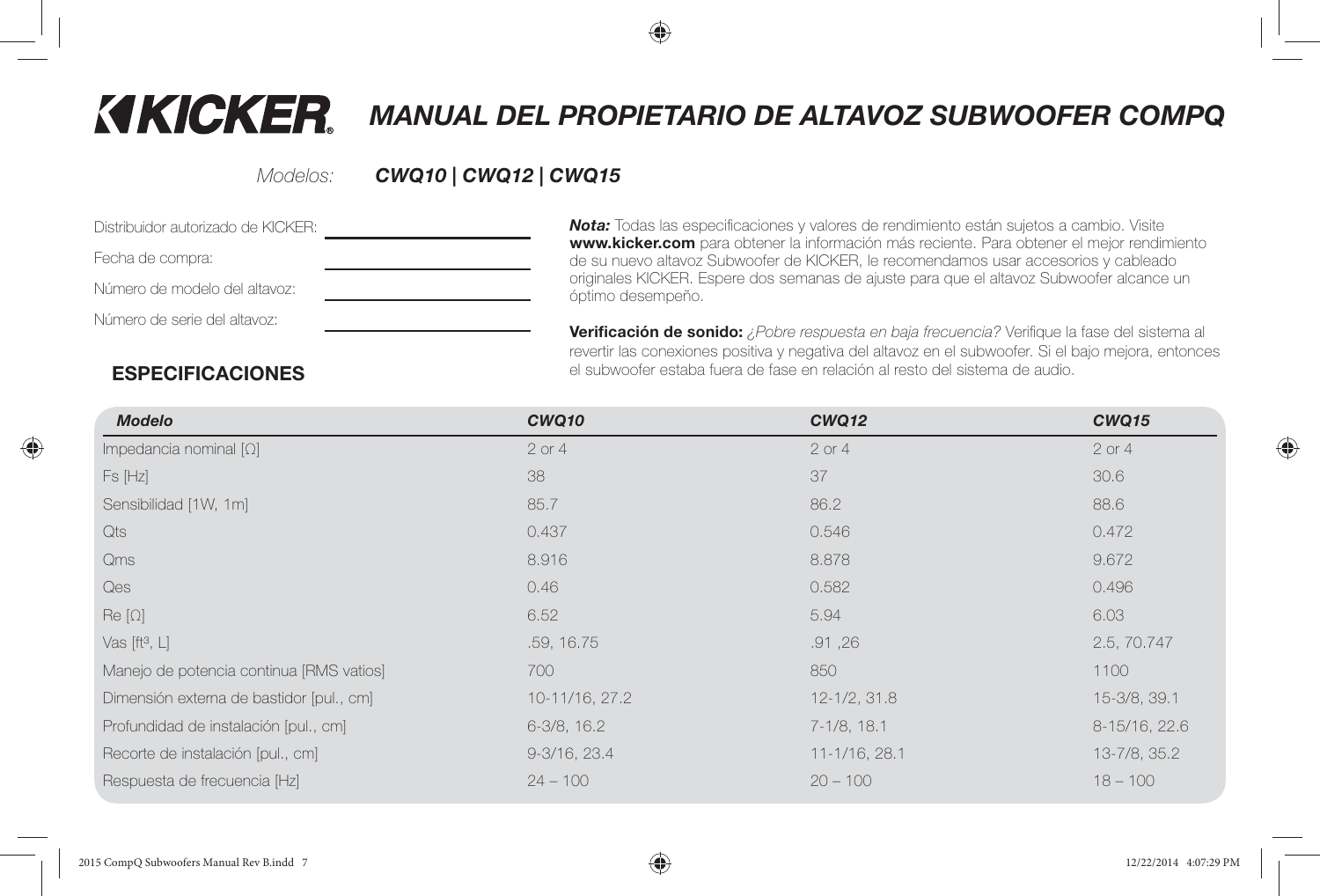# **APLICACIONES PARA GABINETE CON SELLADO**

Estos diseños de gabinetes sellados proporcionan la respuesta más suave con energía aumentada a las frecuencias más bajas, de 20 a 30Hz. Estos diseños transmiten una cantidad masiva de bajos de alta precisión, y se pueden lograr con altísimos niveles de potencia del amplificador. El sistema de suspensión de alto rendimiento puede funcionar en un gabinete sellado más grande. La aplicación máxima de volumen del gabinete es ideal para las instalaciones de calidad ultrasonido. El gabinete máximo genera una curva de respuesta más plana y amplifica la respuesta de subgraves de forma estupenda.

Los altavoces subwoofer CompQ se desempeñan bien en cualquier gabinete sellado entre las recomendaciones de volumen mínimo y máximo. Estos sistemas exhibirán beneficios de ambos diseños: el mínimo produce bajos de alto impacto, y el máximo genera prolongación de frecuencia de graves bajos. En general, el sistema sonará más como el diseño de gabinete recomendado que se asemeje más en relación al volumen de gabinete. Estas recomendaciones de gabinetes han sido calculadas con el espacio disponible dentro del gabinete e incluyen el desplazamiento del altavoz de baja frecuencia. Todo el espacio del gabinete sellado debe incluir un 50% de relleno de polifil leve (fibra de relleno de poliéster). No permita que el espacio sea mayor que la recomendación de volumen máximo de gabinete.

| Mínimo de sellado |                      | Máximo de sellado  |  |              |                      |                    |
|-------------------|----------------------|--------------------|--|--------------|----------------------|--------------------|
| Modelo            | Volumen pie $^3$ (L) | Manejo de potencia |  | Modelo       | Volumen pie $^3$ (L) | Manejo de potencia |
| CWQ <sub>10</sub> | .66(18.7)            | 700 RMS            |  | <b>CWQ10</b> | 1.25(35.4)           | <b>700 RMS</b>     |
| <b>CWQ12</b>      | .88(24.92)           | <b>850 RMS</b>     |  | <b>CWQ12</b> | 2(56.64)             | <b>850 RMS</b>     |
| <b>CWQ15</b>      | 1.5(42.5)            | 1100 RMS           |  | <b>CWQ15</b> | 6(169.9)             | 1100 RMS           |

Dimensiones del panel para los gabinetes con sellado mínimo usando MDF de 3/4" [1.9cm] de espesor:

| Modelo            | Volumen pie $^3$ (L) | Panel A pul. (cm)    | Panel B pul. (cm)    | Panel C pul. (cm)    |
|-------------------|----------------------|----------------------|----------------------|----------------------|
| CWQ <sub>10</sub> | .66(18.7)            | 12x12, 30.5x30.5     | 12x10.5, 30.5x26.7   | 10.5x10.5, 26.7x26.7 |
| <b>CWQ12</b>      | .88(24.92)           | 13.5x13.5, 34.3x34.3 | 13.5x10.5, 34.3x26.7 | 12x10.5, 30.5x26.7   |
| <b>CWQ15</b>      | 1.5(42.5)            | 16.5x16.5, 41.9x41.9 | 16.5x11.5, 41.9x29.2 | 15x11.5, 38.1x29.2   |

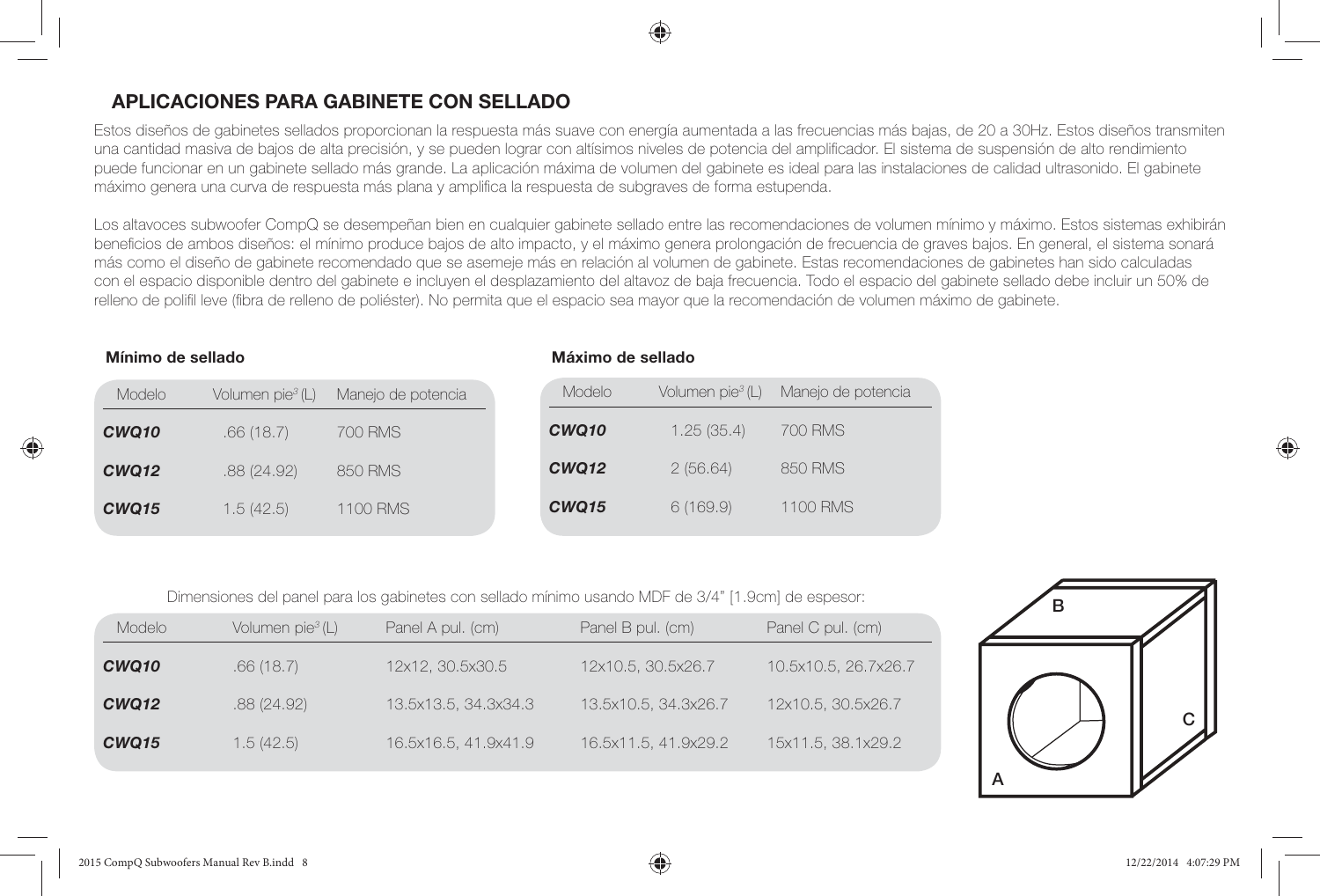

# **APLICACIONES PARA GABINETE CON VENTILACIÓN**

Estas cajas son el gabinete elegido para lograr graves excesivos; si el espacio no es un problema y desea aprovechar al máximo su CompQ, intente con uno de estos diseños con ventilación. Los altavoces subwoofer CompQ manejarán cantidades masivas de potencia en cualquiera de los gabinetes recomendados, ya sean mínimos o máximos. Los gabinetes más pequeños son ideales para ser utilizados en aplicaciones con espacio limitado. Los gabinetes más grandes recomendados rendirán un poco más de graves a las frecuencias más bajas.

El diseño mínimo con ventilación aumenta la eficiencia de los graves y se adapta en cualquier aplicación con espacio limitado. Aunque es el gabinete con ventilación más pequeño recomendado, la salida de 30Hz–80Hz será mucho mayor que la de una caja sellada. El diseño máximo con ventilación cuenta incluso con una salida superior en esta banda de frecuencia. El gabinete máximo con ventilación es el diseño más grande y más eficiente.

| CWQ <sub>10</sub> | CWQ12             | <b>CWQ15</b>      |
|-------------------|-------------------|-------------------|
| 1.25, 35.4        | 1.75, 49.6        | 3.0, 85           |
| 2.5x11.25, 6.4x29 | 2.5x13.25, 6.4x34 | 2.5x16.25, 6.4x41 |
| 19.75, 50         | 22.5, 57          | 19.5, 50          |
| 700               | 850               | 1100              |
|                   |                   |                   |
| CWQ <sub>10</sub> | <b>CWQ12</b>      | <b>CWQ15</b>      |
| 2.25, 63.7        | 3.25.92           | 6.0, 170          |
| 3x11.25, 7.6x29   | 3x13.25, 7.6x34   | 3.5x16.25, 8.9x41 |
| 18.46             | 14.5, 37          | 13.75, 35         |
| 700               | 850               | 1100              |
|                   |                   |                   |

### **NOTAS SOBRE EL ARMADO DE LA CAJA**

Utilice MDF de 3/4" (1.9 cm) o más grueso (tablero de fibra de densidad media) y selle las uniones con silicona. Use la "plantilla" dentro de la caja de envío de su CompQ para marcar el orificio de montaje, después corte directamente sobre la línea. Ver **gráfico 1**.

Estos diseños requieren sujeción interna. Agregue refuerzos triangulares entre cada uno de los paneles mayores no soportados. Ver **gráfi co 2**.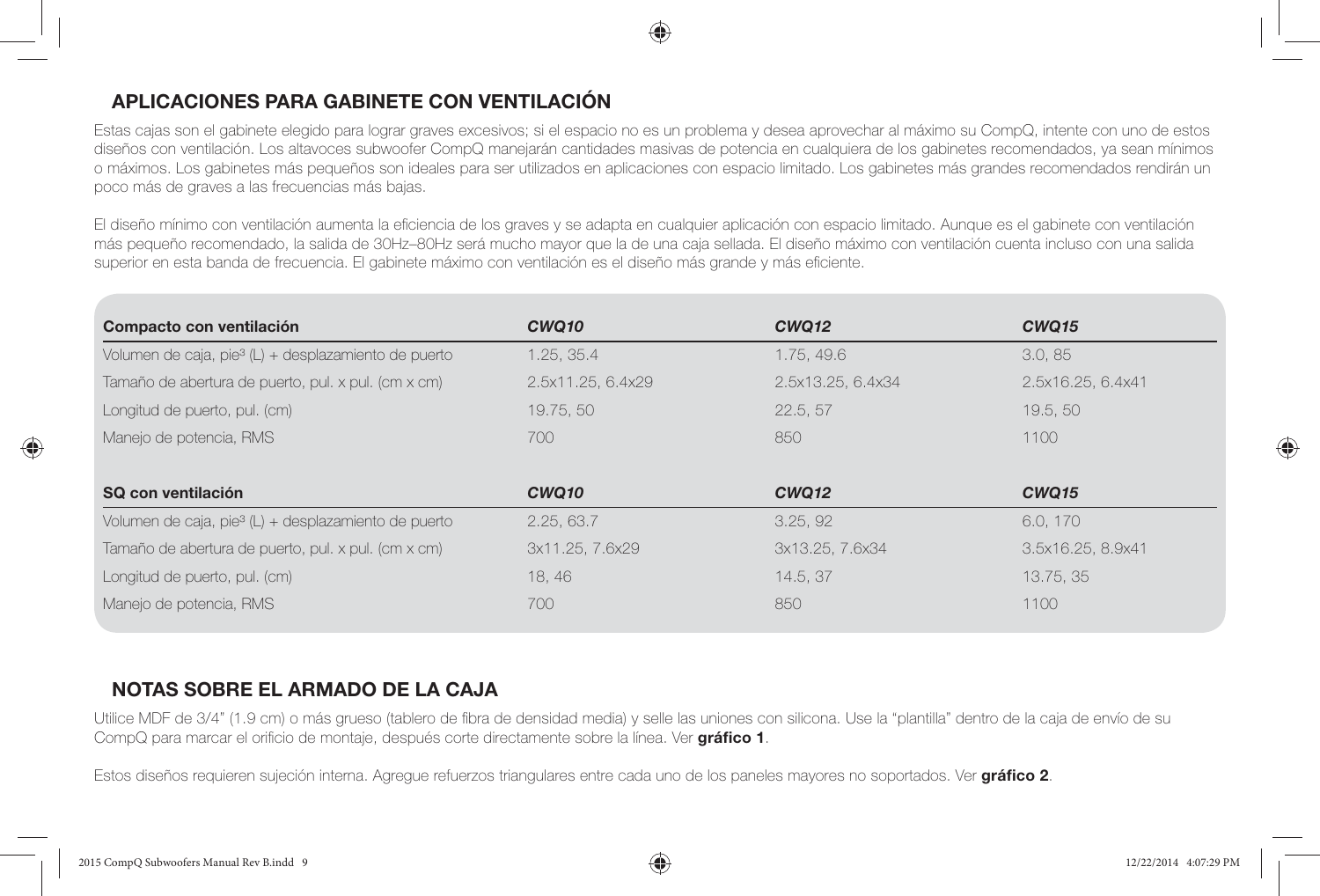

**D = 2" x 2" para CWQ10**

⊕

Todas las medidas en pies cúbicos (L) en este manual incluyen el desplazamiento del altavoz. Para los gabinetes con ventilación, el desplazamiento del puerto debe calcularse y agregarse al volumen interno del diseño final. Utilice las dimensiones exteriores de la ventilación y multiplique "**X x Y x Z**", y conviértalo a pies cúbicos, por ejemplo, las dimensiones externas de la ventilación del diseño compacto con ventilación del CWQ12 son, utilizando MDF de 3/4" (1.9 cm):

#### **[ (13.25" + 1.5" de espesor total de paredes de MDF) x (2.5" + 1.5" de espesor total de paredes de MDF) x 22.5" ] x (1 pie3 / 1728 pul.3 ) = 0.77 pie3**

Agregue este número al volumen interno del gabinete. El CWQ12 es:

### **1.75 pie3 + 0.77 pie3 = 2.52 pies3**.

Debido a la longitud necesaria de estas ventilaciones, es posible que desee doblar la ventilación a lo largo de la parte inferior y paredes posteriores. No será práctico usar ventiladores redondos para estos diseños. No instale una abertura de ventilación contra una superficie sólida, como un refuerzo interno, panel de respaldo o pared estructural, asiento o panel interior de su vehículo. La abertura de ventilación no debe tener obstrucciones. Para asegurar el flujo de aire sin restricciones, use la dimensión menor de la ventilación rectangular como el espacio mínimo entre la abertura de ventilación y cualquier superficie sólida.

Si prefiere una respuesta ultra suave de graves, debe rellenar levemente el gabinete de su CompQ con relleno de polifil. Los diseños con ventilación requerirán cubrir la parte inferior del puerto (que se encuentra dentro de la caja) con revestimiento tramado, tejido de alambre o metal expandido para evitar que el polifil salga del puerto. El uso de polifil disminuirá levemente la eficiencia, pero intensifica y extiende la salida de baja frecuencia.

Para obtener más sugerencias sobre el armado de la caja, consulte a su distribuidor autorizado de Kicker, o haga clic en la página de inicio de Kicker, **www.kicker.com**. Envíe un correo electrónico a support@kicker.com o comuníquese con Soporte Técnico al (405) 624-8583 si tiene preguntas específicas o que no fueron respondidas.

ADVERTENCIA: ¡Los productos KICKER son capaces de producir niveles de sonido que pueden dañar su oído permanentemente! Subir el volumen en un sistema a un nivel que distorsiona el sonido es más dañino para sus oídos que escuchar un sistema que no se distorsiona al mismo nivel de sonido. El umbral del dolor es siempre un indicador de que el nivel del sonido es muy alto y puede dañar permanentemente su audición. Utilice el sentido común cuando controle el volumen.

**IMPORTANTE ADVERTENCIA DE SEGURIDAD: EL FUNCIONAMIENTO CONTINUO PROLONGADO DE UN AMPLIFICADOR DE MANERA DISTORSIONADA O RECORTADA PUEDE CAUSAR EL RECALENTAMIENTO DE SU SISTEMA DE AUDIO, POSIBLEMENTE PUEDE PRENDERSE FUEGO Y RESULTAR EN UN DAÑO SERIO A SUS COMPONENTES Y/O VEHÍCULO.**

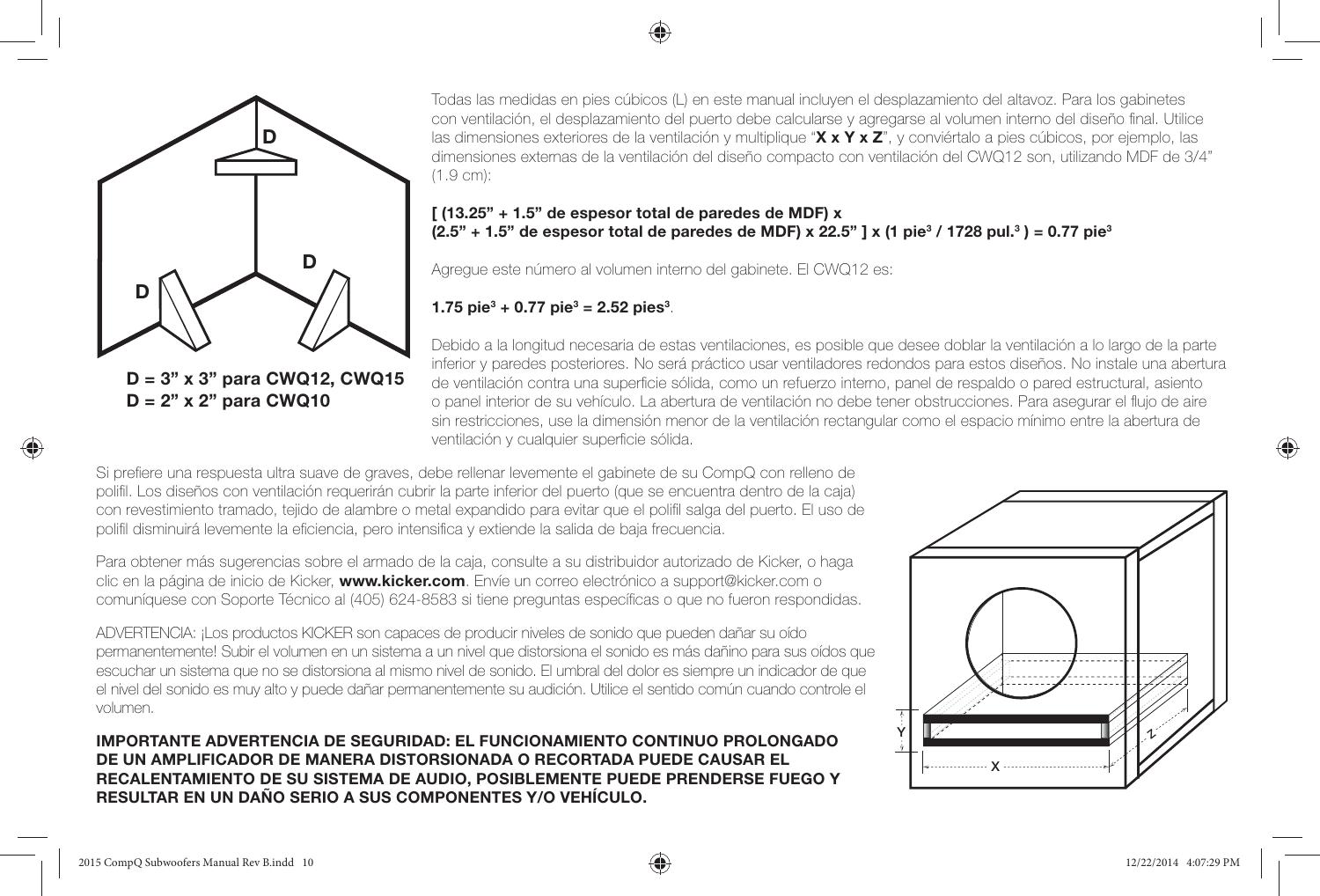

# **KIKICKER.**

*COMPQ SUBWOOFER-BENUTZERHANDBUCH*

Modelle:

# *CWQ10 | CWQ12 | CWQ15*

| KICKER-Vertragshändler:    | <b>Hinweis:</b> Änderungen an Spezifikationen sowie Leistungswerten vorbehalten. Bitte besuchen Sie                                                                                         |
|----------------------------|---------------------------------------------------------------------------------------------------------------------------------------------------------------------------------------------|
| Kaufdatum:                 | unsere Webseite unter www.kicker.com, um die aktuellsten Informationen zu erhalten. Benutzen<br>Sie nur Originalzubehörteile und Kabel von KICKER, um die beste Leistung Ihres neuen KICKER |
| Lautsprecher-Modellnummer: | Subwoofers zu erzielen. Nach etwa zwei Wochen erreicht der Subwoofer die optimale Bassleistung.                                                                                             |
| Lautsprecher-Seriennummer: | Soundcheck: Unzureichende Basswiedergabe? Überprüfen Sie Ihr System, indem Sie die<br>positiven und negativen Lautsprecheranschlüsse am Subwoofer miteinander vertauschen.                  |
|                            | Verbessert sich die Basswiedergabe, so war Ihr Subwoofer in Bezug auf das restliche                                                                                                         |

Audiosystem gegenphasig.

# **SPEZIFIKATIONEN**

♠

| <b>Modell</b>                                 | CWQ10             | <b>CWQ12</b>      | <b>CWQ15</b>  |
|-----------------------------------------------|-------------------|-------------------|---------------|
| Nennimpedanz $[\Omega]$                       | $2$ or $4$        | $2$ or $4$        | $2$ or $4$    |
| Resonanzfrequenz (Fs) [Hz]                    | 38                | 37                | 30,6          |
| Empfindlichkeit [1W, 1m]                      | 85,7              | 86,2              | 88,6          |
| Gesamt-Dämpfung (Qts)                         | 0,437             | 0,546             | 0,472         |
| Mechanische Dämpfung (Qms)                    | 8,916             | 8,878             | 9,672         |
| Elektrische Dämpfung (Qes)                    | 0,46              | 0,582             | 0,496         |
| $\text{Re}[\Omega]$                           | 6,52              | 5,94              | 6,03          |
| Äquivalentyolumen (Vas) [ft <sup>3</sup> , L] | ,59, 16, 75       | ,91,26            | 2,5, 70, 747  |
| Dauerbelastbarkeit [Watt RMS]                 | 700               | 850               | 1100          |
| Äußere Rahmenabmessungen [in, cm]             | 10-11/16, 27, 2   | $12 - 1/2, 31, 8$ | 15-3/8, 39,1  |
| Montagetiefe [in, cm]                         | $6 - 3/8$ , 16, 2 | $7-1/8, 18,1$     | 8-15/16, 22,6 |
| Montageausschnitt [in, cm]                    | $9 - 3/16$ , 23,4 | 11-1/16, 28,1     | 13-7/8, 35,2  |
| Frequenzgang [Hz]                             | $24 - 100$        | $20 - 100$        | $18 - 100$    |
|                                               |                   |                   |               |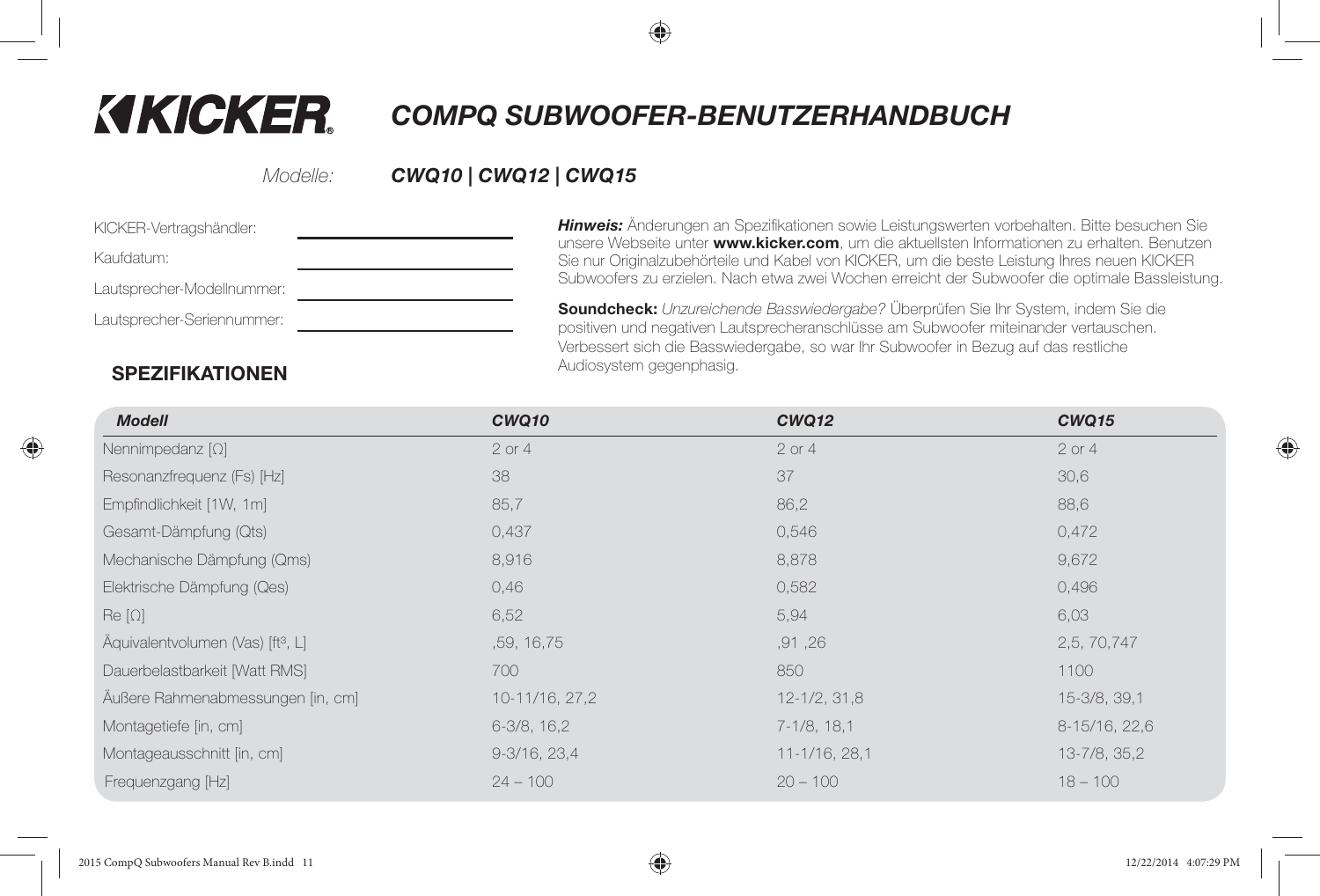# **VERWENDUNG IM GESCHLOSSENEN GEHÄUSE**

Diese Formen für geschlossene Gehäuse bieten die beste Wiedergabe und die meiste Energie in den niedrigsten Frequenzen zwischen 20Hz–30Hz. Die Gehäuseformen liefern eine massive, hochpräzise Basswiedergabe und können mit extrem hoher Verstärkerleistung betrieben werden. Das hochleistende Aufhängungssystem kann in einem größeren geschlossenen Gehäuse betrieben werden. Dieses maximale Gehäusevolumen ist ideal für Anlagen mit Ultrasound-Qualität (SQ). Derartige Gehäuse mit Maximalvolumen bieten einen sehr flachen Frequenzgang und stark erweiterten Tiefbass.

CompQ Tieftöner liefern in allen geschlossenen Gehäusen mit Abmessungen innerhalb der empfohlenen Kompakt- und der SQ-Größe (Minimal- bzw. Maximalgröße) gute Leistungen. Diese Systeme zeigen die Vorteile beider Gehäuseformen auf: Mit einem Kompaktgehäuse erzielen Sie einen massiven Bass, SQ-Gehäuse liefern erweiterte Tiefbassfrequenzen. Insgesamt entsprechen die Klangeigenschaften Ihres System eher jener Gehäuseform, der es in Bezug auf Größe/Volumen am nächsten steht. Diese Gehäusevolumen-Empfehlungen wurden unter Berücksichtigung des Luftraums innerhalb des Gehäuses berechnet und schließen den Hub des Tieftöners mit ein. Der Luftraum in allen geschlossenen Gehäusen sollte zu 50% mit losem Polyfi l (Polyester-Faserfüllung) gefüllt werden. Machen Sie den Luftraum nicht größer als in den Empfehlungen für das maximale Gehäusevolumen angegeben.

| Min. Gehäusevolumen |                   |                | Max. Gehäusevolumen |                   |                |
|---------------------|-------------------|----------------|---------------------|-------------------|----------------|
| Modell              | Volumen $ft^3(L)$ | Belastbarkeit  | Modell              | Volumen $ft^3(L)$ | Belastbarkeit  |
| <b>CWQ10</b>        | .66(18.7)         | <b>700 RMS</b> | <b>CWQ10</b>        | 1.25(35.4)        | <b>700 RMS</b> |
| <b>CWQ12</b>        | .88 (24.92)       | 850 RMS        | <b>CWQ12</b>        | 2(56.64)          | 850 RMS        |
| <b>CWQ15</b>        | 1.5(42.5)         | 1100 RMS       | <b>CWQ15</b>        | 6(169.9)          | 1100 RMS       |



Plattengrößen für geschlossene Gehäuse (Mindestvolumen) aus 3/4" (1,9 cm) dicken MDF-Platten (mitteldichte Holzfaserplatten)

| Modell       | Volumen $ft^3(L)$ | Platte A in, (cm)    | Platte B in, (cm)    | Platte C in, (cm)    |
|--------------|-------------------|----------------------|----------------------|----------------------|
| <b>CWQ10</b> | .66 (18,7)        | 12x12, 30,5x30,5     | 12x10,5, 30,5x26,7   | 10,5x10,5, 26,7x26,7 |
| <b>CWQ12</b> | ,88 (24,92)       | 13,5x13,5, 34,3x34,3 | 13,5x10,5, 34,3x26,7 | 12x10,5, 30,5x26,7   |
| <b>CWQ15</b> | 1,5(42,5)         | 16,5x16,5, 41,9x41,9 | 16,5x11,5, 41,9x29,2 | 15x11,5, 38, 1x29, 2 |

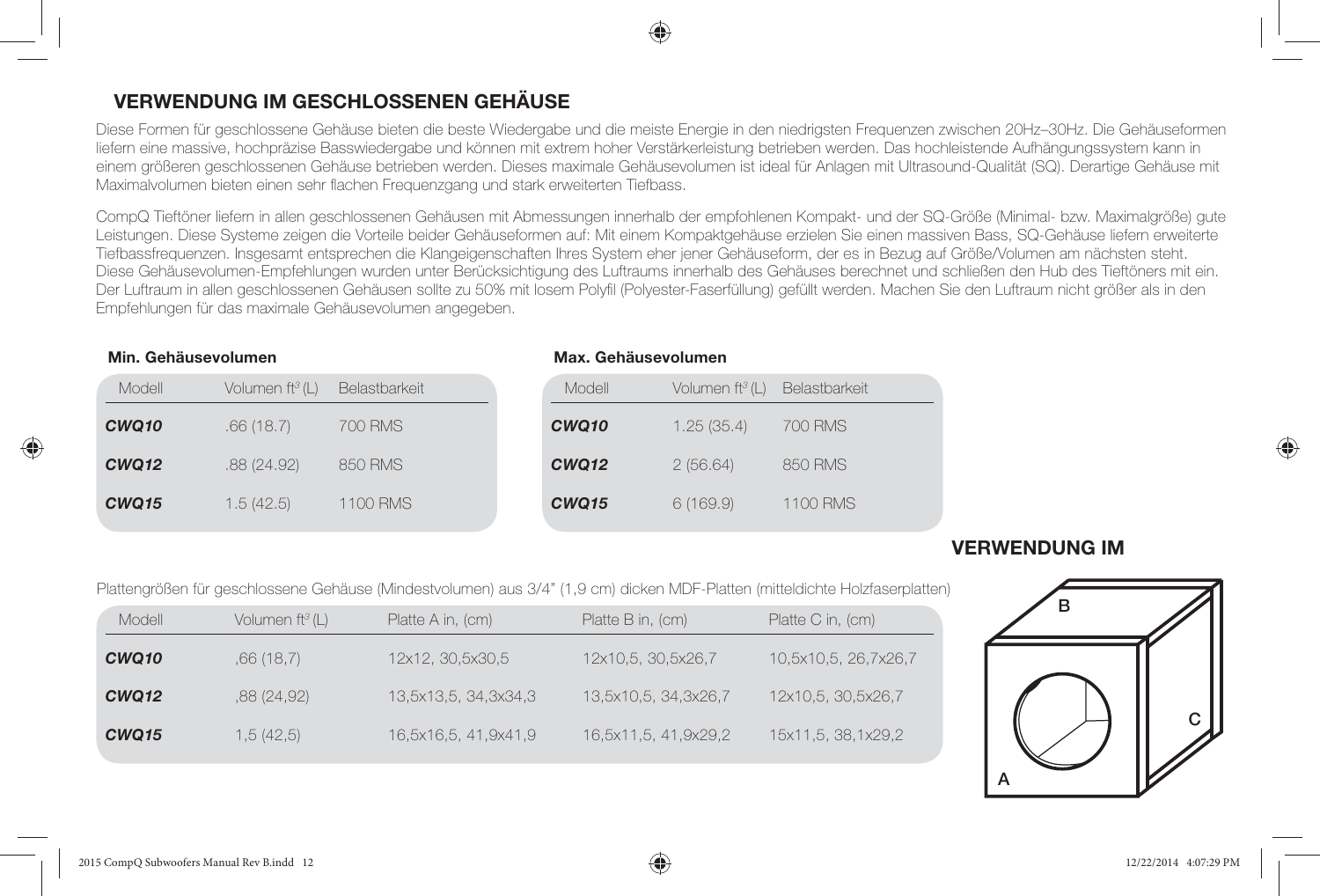

# **BASSREFLEXGEHÄUSE**

Dies sind die Gehäuse der Wahl, wenn Ihnen der Sinn nach mächtigen, massiven Bässen steht. Wenn Sie genügend Platz haben und Sie alles aus Ihrem CompQ Subwoofer herausholen möchten, probieren Sie doch eines dieser Bassreflexgehäuse. CompQ Subwoofer können in den empfohlenen Gehäusen (Minimum oder Maximum) massive Leistungswerte verkraften. Die kleineren Gehäuse eignen sich am besten für die Verwendung in eingeschränkten Platzverhältnissen. Die größeren empfohlenen Gehäuse bieten bei den niedrigsten Frequenzen etwas mehr Bassleistung.

Das Bassreflexgehäuse mit Minimalvolumen (Kompakt) verstärkt den Wirkungsgrad der Basswiedergabe und eignet sich für die Verwendung in vielen Situationen, in denen der verfügbare Raum eingeschränkten ist. Obwohl es das kleinste empfohlene Bassreflexgehäuse ist, liegt die Leistung zwischen 30Hz–80Hz wesentlich höher als bei einem geschlossenen Gehäuse. Bassreflexgehäuse der Maximalgröße (SQ) bieten in diesem Frequenzbereich sogar noch mehr Leistung. Das Bassreflexgehäuse in Maximalgröße stellt die größte und leistungsstärkste Gehäuseform dar.

| CWQ <sub>10</sub>  | <b>CWQ12</b>       | <b>CWQ15</b>       |
|--------------------|--------------------|--------------------|
| 1,25(35,4)         | 1,75(49,6)         | 3.0(85)            |
| 2,5x11,25 (6,4x29) | 2,5x13,25 (6,4x34) | 2,5x16,25 (6,4x41) |
| 19,75 (50)         | 22,5(57)           | 19.5(50)           |
| 700                | 850                | 1100               |
|                    |                    |                    |
| CWQ <sub>10</sub>  | <b>CWQ12</b>       | <b>CWQ15</b>       |
| 2,25(63,7)         | 3,25(92)           | 6.0(170)           |
| 3x11,25 (7,6x29)   | 3x13,25 (7,6x34)   | 3,5x16,25 (8,9x41) |
| 18(46)             | 14,5(37)           | 13,75 (35)         |
| 700                | 850                | 1100               |
|                    |                    |                    |

# **HINWEISE ZUM GEHÄUSEBAU**

Verwenden Sie mindestens 3/4" (1,9 cm) dicke MDF-Platten (mitteldichte Faserplatten) und versiegeln Sie die Fugen mit Silikon. Verwenden Sie die im Lieferumfang des CompQ Subwoofers enthaltene "Pappschablone" als Vorlage zum Ausschneiden des Lautsprecher-Montagelochs. Nachdem Sie Ihre Schallwand mit der Schablone markiert haben, schneiden Sie direkt an der Linie entlang. Siehe **Abbildung 1**.

Diese Konstruktionen benötigen interne Verstrebungen. Verwenden Sie zwischen sämtlichen größeren, ungestützten Platten Dreiecksstützen. Siehe **Abbildung 2**.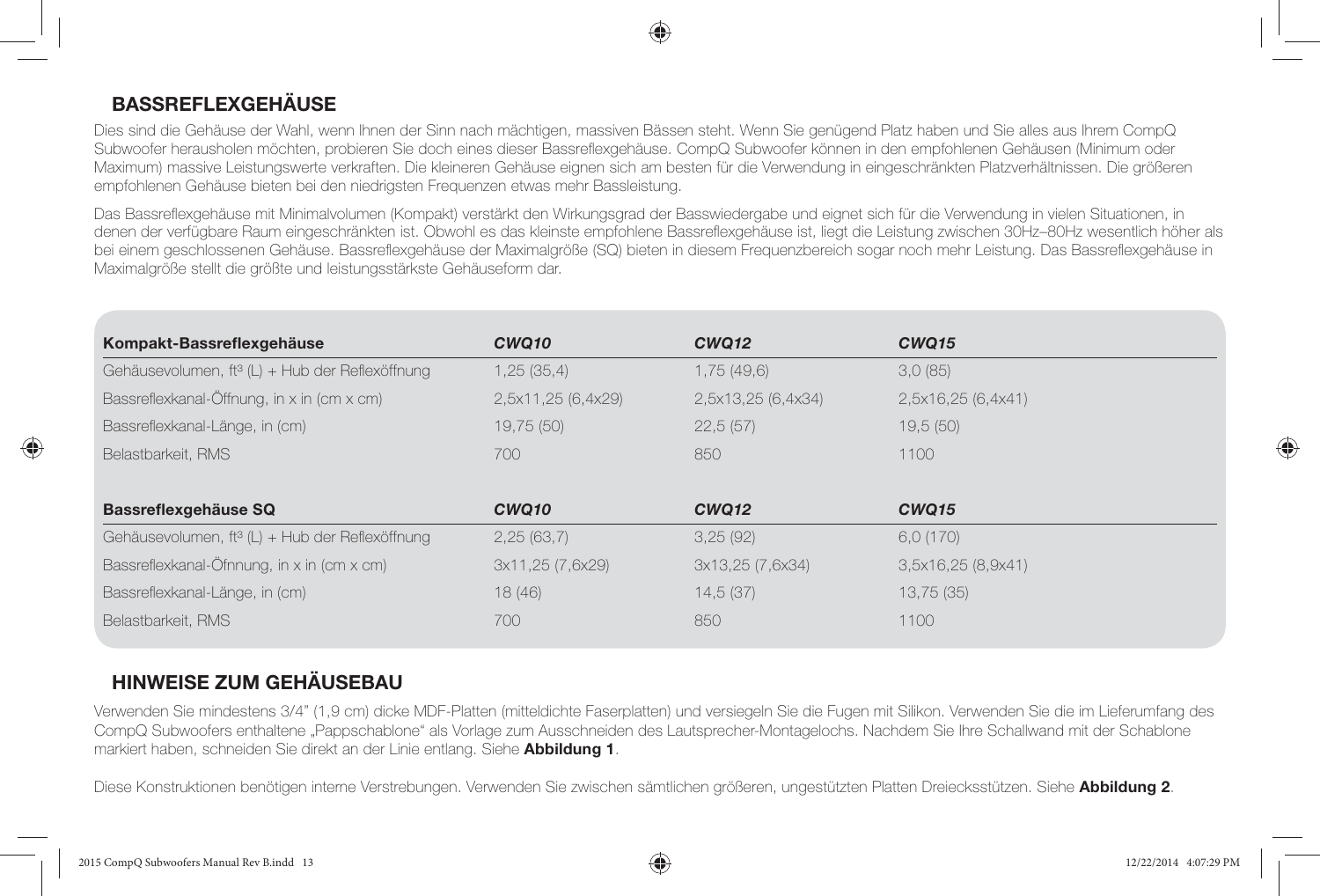

Alle Volumen-Angaben (Kubikfuß; L) in diesem Handbuch schließen den Hub des Tieftöners mit ein. Bei Bassreflexgehäusen muss der Hub der Reflexöffnung berechnet und zum inneren Volumen des endgültigen Gehäusedesigns hinzugezählt werden. Verwenden Sie die äußeren Abmessungen der Reflexöffnung und multiplizieren Sie "X x Y x Z"; rechnen Sie Ihr Ergebnis in Kubikfuß um; für das CWQ12-Kompakt-Bassreflexgehäuse ergeben sich unter Verwendung von 3/4" (1,9 cm) dicken MDF-Platten zum Beispiel die folgenden Werte:

#### **[ (13,25" + 1,5" Gesamte MDF-Wandstärke) x (2,5" + 1,5" Gesamte MDF-Wandstärke x 22,5"] x (1 ft3 / 1728 in3 ) = 0,77 ft3**

Fügen Sie dieses Ergebnis zum Innenvolumen Ihres Gehäuses hinzu. Damit ergibt sich für das CWQ12:

#### **1,75 ft3 + 0,77 ft3 = 2,52 ft3** .

Aufgrund der für die Reflexöffnung notwendigen Länge bietet es sich an, diese entlang des Bodens oder der hinteren Wände zu falten. Bei diesen Modellen wäre die Verwendung runder Reflexöffnungen unpraktisch. Achten Sie bei der Montage darauf, dass die Reflexöffnung nicht gegen eine feste Oberfläche wie beispielsweise eine Innenverstrebung, die Rü ckseite oder Wand des Kofferraums, einen Sitz oder eine Innenverkleidung Ihres Fahrzeugs ausgerichtet ist. Die Reflexöffnung darf nicht verdeckt sein. Verwenden Sie die kleinste Abmessung der rechteckigen Reflexöffnung als Minimalabstand zwischen der Reflexöffnung und jeglicher festen Oberfläche, um einen freien Luftstrom sicherzustellen.

Wenn Sie eine extrem glatte Basswiedergabe wünschen, füllen Sie Ihr CompQ-Gehäuse lose mit Polyfil. Für

Bassreflexgehäuse ist eine Abdeckung der Reflexöffnung (im Inneren des Gehäuses) mit Bespannstoff, Maschendraht oder Streckmetall erforderlich, damit das Polyfil nicht durch die Reflexöffnung ausgeblasen wird. Die Verwendung von Polyfi l verringert den Wirkungsgrad etwas, vertieft und erweitert jedoch die Tiefbassleistung.

Weitere Ratschläge zum Gehäusebau erhalten Sie bei Ihrem Kicker-Vertragshändler oder unter der Rubrik "Support" auf der Kicker-Homepage unter **www.kicker.com**. Bitte wenden Sie sich im Falle weiterer Fragen per E-Mail an support@kicker.com oder kontaktieren Sie den Technischen Kundendienst unter der Nummer (1)(405) 624-8583.

**WARNUNG:** KICKER-Produkte können einen Schallpegel erzeugen, der zu permanenten Gehörschäden führen kann! Wenn Sie ein System auf einen Pegel stellen, der hörbare Verzerrungen erzeugt, schadet das Ihren Ohren mehr, als ein nicht verzerrtes System auf dem gleichen Lautstärkepegel. Die Schmerzschwelle ist immer ein Anzeichen dafür, dass der Schallpegel zu laut ist und zu permanenten Gehörschäden führen kann. Seien Sie bei der Lautstärkeeinstellung bitte vernünftig.

**WICHTIGER SICHERHEITSHINWEIS – WIRD EIN VERSTÄRKER ÜBER LÄNGERE ZEIT HINWEG DURCHGEHEND IM ÜBERSTEUERTEN BEREICH BETRIEBEN (VERZERRUNG UND CLIPPING VON SIGNALEN) KANN ES DAZU KOMMEN, DASS IHR AUDIOSYSTEM ÜBERHITZT UND MÖGLICHERWEISE ZU BRENNEN BEGINNT, WAS ZUR SCHWERWIEGENDEN BESCHÄDIGUNG IHRES SYSTEMS UND/ODER IHRES FAHRZEUGS FÜHREN KANN.**



⊕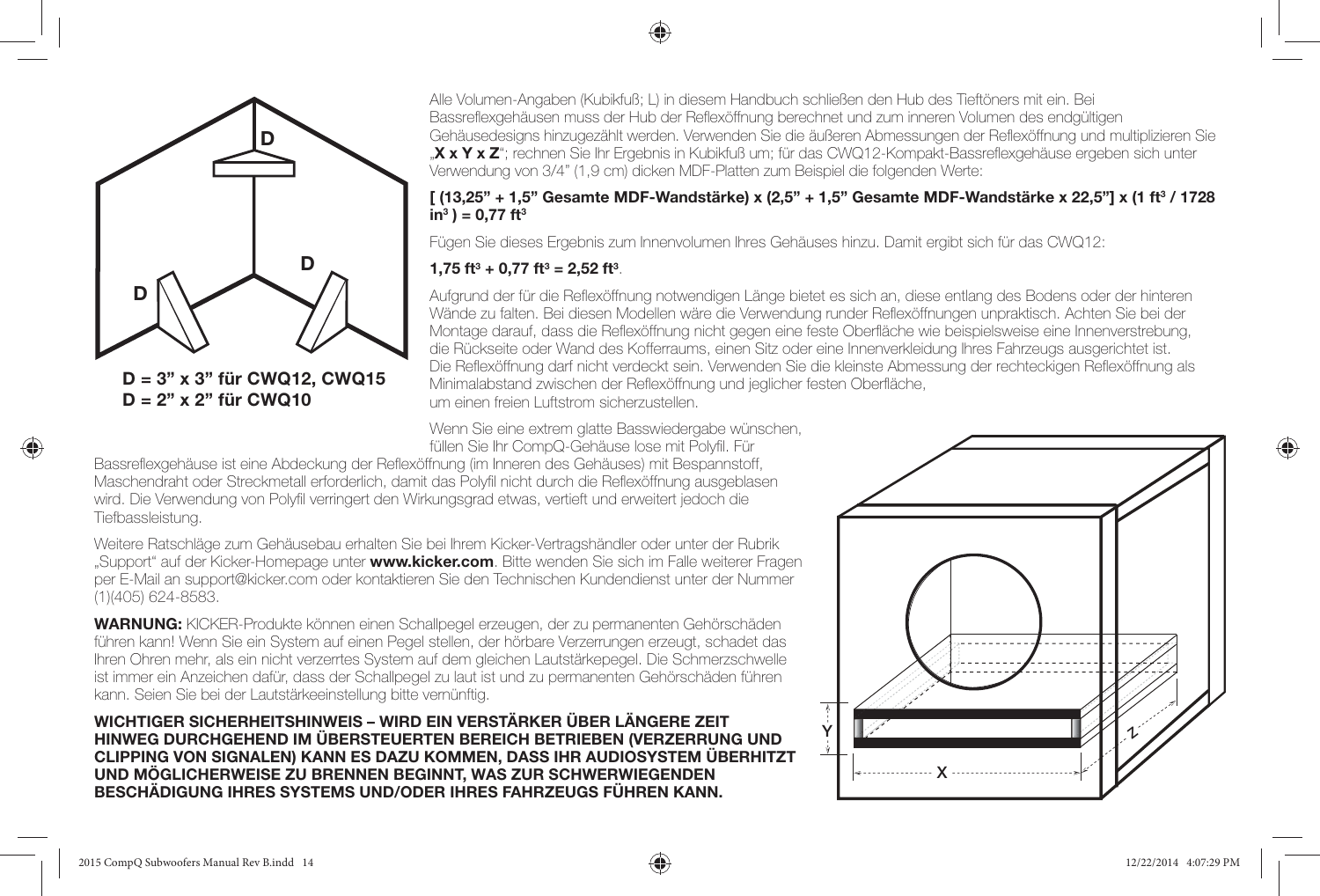# **KIKICKER.**

# *MANUEL D'UTILISATION DU CAISSON DE BASSES COMPQ*

Modèles :

# *CWQ10 | CWQ12 | CWQ15*

| Revendeur KICKER agréé :           | <b>Remarque :</b> Tous les chiffre                               |  |  |
|------------------------------------|------------------------------------------------------------------|--|--|
| Date d'achat :                     | de changer. Veuillez consulte<br>récentes. Pour tirer le meilleu |  |  |
| Numéro de modèle du haut-parleur : | recommandons d'utiliser unio<br>période de rodage de deux s      |  |  |
| Numéro de série du haut-parleur :  | performance optimal.                                             |  |  |
|                                    | $Wórifiontion conora : Dáno$                                     |  |  |

es relatifs aux spécifications et aux performances sont susceptibles er le site **www.kicker.com** pour obtenir les informations les plus ur parti de votre nouveau caisson de basses KICKER, nous vous quement les accessoires et câbles KICKER. Veuillez compter une semaines avant que le caisson de basses n'atteigne son niveau de

Vérification sonore : Réponse médiocre des basses ? Vérifiez la phase du système en inversant les connexions négative et positive du haut-parleur sur le caisson de basses. Si cela améliore les basses, le caisson de basses était déphasé par rapport au reste du système audio.

# **CARACTÉRISTIQUES**

| <b>Modèle</b>                            | CWQ10             | <b>CWQ12</b>  | <b>CWQ15</b>  |
|------------------------------------------|-------------------|---------------|---------------|
| Impédance nominale $[\Omega]$            | $2$ ou $4$        | $2$ ou $4$    | $2$ ou $4$    |
| Fs [Hz]                                  | 38                | 37            | 30,6          |
| Sensibilité [1W, 1m]                     | 85,7              | 86,2          | 88,6          |
| Qts                                      | 0,437             | 0,546         | 0,472         |
| Qms                                      | 8,916             | 8,878         | 9,672         |
| Qes                                      | 0,46              | 0,582         | 0,496         |
| $\text{Re}[\Omega]$                      | 6,52              | 5,94          | 6,03          |
| Vas [pied $3$ ; L]                       | ,59, 16, 75       | ,91,26        | 2,5, 70, 747  |
| Puissance continue [Watts RMS]           | 700               | 850           | 1100          |
| Dimensions externes du boîtier [po ; cm] | 10-11/16, 27,2    | 12-1/2, 31,8  | 15-3/8, 39,1  |
| Profondeur du montage [po ; cm]          | $6-3/8, 16, 2$    | $7-1/8, 18,1$ | 8-15/16, 22,6 |
| Découpe de montage [po ; cm]             | $9 - 3/16$ , 23,4 | 11-1/16, 28,1 | 13-7/8, 35,2  |
| Réponse en fréquence [Hz]                | $24 - 100$        | $20 - 100$    | $18 - 100$    |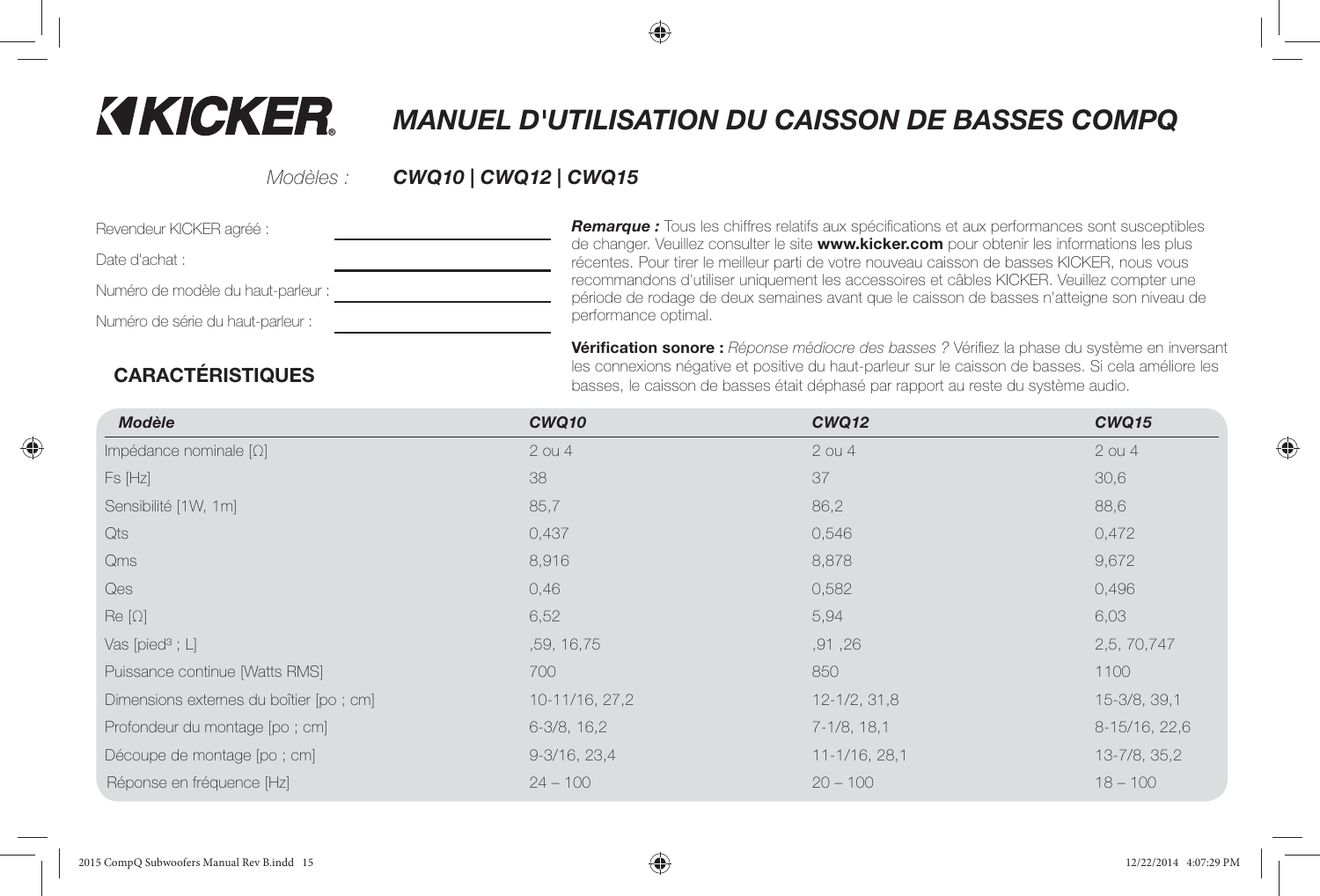

# **APPLICATIONS DU CAISSON SCELLÉ**

La structure des caissons scellés offre la réponse audio la plus fluide avec plus de puissance aux fréquences les plus basses, de 20 à 30 Hz. De tels systèmes assurent des doses massives de basses à haute fidélité et peuvent être pilotés à des niveaux sévères de puissance d'amplification. Le système de suspension à haute performance peut fonctionner dans un caisson scellé de taille plus importante. Ce volume de caisson maximal est idéal pour des installations à ultra-haute qualité sonore. Le caisson maximal crée une courbe de réponse très plate et étend superbement la réponse au niveau des ultra-basses.

Les systèmes de basses CompQ ont une bonne performance dans tous les caissons scellés dont la taille est comprise entre le minimum et le maximum recommandés. Ces systèmes présentent des avantages dans les deux configurations : une taille minimale produit des basses de haut impact et la maximale génère une protraction à basse fréquence. De façon générale, le système aura le son du caisson recommandé dont le volume est le plus proche. Les recommandations pour ces caissons ont été calculées en incluant l'espace d'air inclus dans le caisson et comprennent le déplacement des basses. Tout l'espace du caisson scellé doit être rempli à 50 % avec un rembourrage en polyester lâche (poly-fil). Ne fabriquez pas un boîtier avec un espace plus grand que le volume de caisson maximal recommandé.

| Scellé au minimum |                              | Scellé au maximum |                   |                              |                |
|-------------------|------------------------------|-------------------|-------------------|------------------------------|----------------|
| Modèle            | Volume pied <sup>3</sup> (L) | Puissance         | Modèle            | Volume pied <sup>3</sup> (L) | Puissance      |
| CWQ10             | ,66(18,7)                    | 700 RMS           | CWQ <sub>10</sub> | 1,25(35,4)                   | <b>700 RMS</b> |
| <b>CWQ12</b>      | ,88(24,92)                   | <b>850 RMS</b>    | <b>CWQ12</b>      | 2(56,64)                     | <b>850 RMS</b> |
| <b>CWQ15</b>      | 1,5(42,5)                    | 1100 RMS          | <b>CWQ15</b>      | 6(169,9)                     | 1100 RMS       |

Dimensions des parois pour un caisson scellé au minimum constitué de fibre MDF de 3/4 pouce (1,9 cm) d'épaisseur :

| Modèle            | Volume pied <sup>3</sup> (L) | Paroi A po, (cm)     | Paroi B po, (cm)     | Paroi C po, (cm)     |
|-------------------|------------------------------|----------------------|----------------------|----------------------|
| CWQ <sub>10</sub> | .66 (18,7)                   | 12x12, 30,5x30,5     | 12x10,5, 30,5x26,7   | 10,5x10,5, 26,7x26,7 |
| CWQ12             | ,88 (24,92)                  | 13,5x13,5, 34,3x34,3 | 13,5x10,5, 34,3x26,7 | 12x10,5, 30,5x26,7   |
| CWQ <sub>15</sub> | 1,5(42,5)                    | 16,5x16,5, 41,9x41,9 | 16,5x11,5, 41,9x29,2 | 15x11,5, 38, 1x29, 2 |

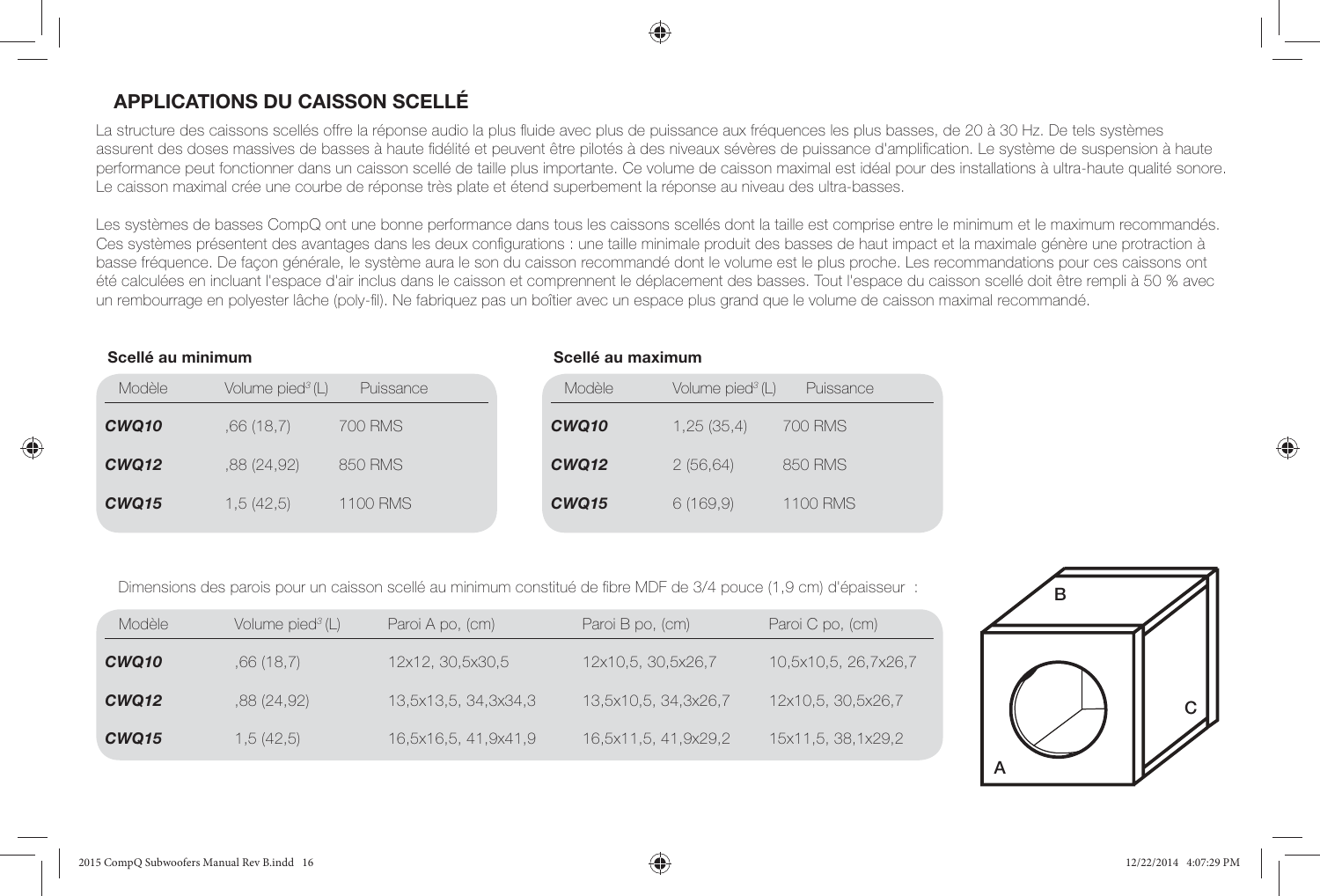

# **APPLICATIONS DU CAISSON VENTILÉ**

Ces boîtiers sont les caissons de choix pour des basses incroyables. Ainsi, si l'espace n'est pas un problème et si vous voulez profiter au maximum de votre système CompQ, essayez un de ces caissons ventilés. Les systèmes pour caissons de basses CompQ sauront faire face à des niveaux de puissance massifs dans tous les caissons recommandés, minimum ou maximum. Les caissons de taille plus réduite sont plus adaptés aux applications où l'espace est limité. Les caissons de plus grande taille produiront un peu plus de basses aux fréquences les plus basses.

La structure ventilée minimale augmente le rendement des basses et s'intègre dans de nombreuses applications à espace limité. Même avec la plus petite taille de caisson ventilé, la sortie entre 30Hz et 80Hz sera considérablement plus forte que celle d'un caisson scellé. La conception ventilée maximale crée une réponse encore plus forte dans cette bande de fréquence. Le caisson ventilé de taille maximale correspond à la solution de plus grande taille et la plus efficace.

| <b>Compact ventilé</b>                                                | CWQ <sub>10</sub>  | <b>CWQ12</b>       | <b>CWQ15</b>       |
|-----------------------------------------------------------------------|--------------------|--------------------|--------------------|
| Volume du boîtier, pied <sup>3</sup> (L) + déplacement de l'ouverture | 1,25(35,4)         | 1,75(49,6)         | 3.0(85)            |
| Taille d'ouverture, po x po (cm x cm)                                 | 2,5x11,25 (6,4x29) | 2,5x13,25 (6,4x34) | 2,5x16,25 (6,4x41) |
| Longueur d'ouverture, po (cm)                                         | 19,75 (50)         | 22,5(57)           | 19,5(50)           |
| Puissance, RMS                                                        | 700                | 850                | 1100               |
|                                                                       |                    |                    |                    |
| SQ ventilé                                                            | CWQ <sub>10</sub>  | <b>CWQ12</b>       | <b>CWQ15</b>       |
| Volume du boîtier, pied <sup>3</sup> (L) + déplacement de l'ouverture | 2,25(63,7)         | 3,25(92)           | 6.0(170)           |
| Taille d'ouverture, po x po (cm x cm)                                 | 3x11,25 (7,6x29)   | 3x13,25 (7,6x34)   | 3,5x16,25 (8,9x41) |
| Longueur d'ouverture, po (cm)                                         | 18(46)             | 14,5(37)           | 13,75(35)          |
| Puissance, RMS                                                        | 700                | 850                | 1100               |

# **NOTES DE CONSTRUCTION DE BOÎTIER**

Utilisez une MDF (medium density fiberboard) d'épaisseur minimale 1.9 cm (3/4 ") et étanchéifier les joints au silicone. Utilisez le « modèle » fourni à l'intérieur du carton d'emballage de votre CompQ pour tracer le trou de montage, puis découpez directement en suivant le trait. Cf. **Figure 1**.

Ces constructions nécessitent des entretoises internes. Ajoutez une entretoise triangulaire entre chacune des parois les plus grandes, non maintenues. Cf. **Figure 2**.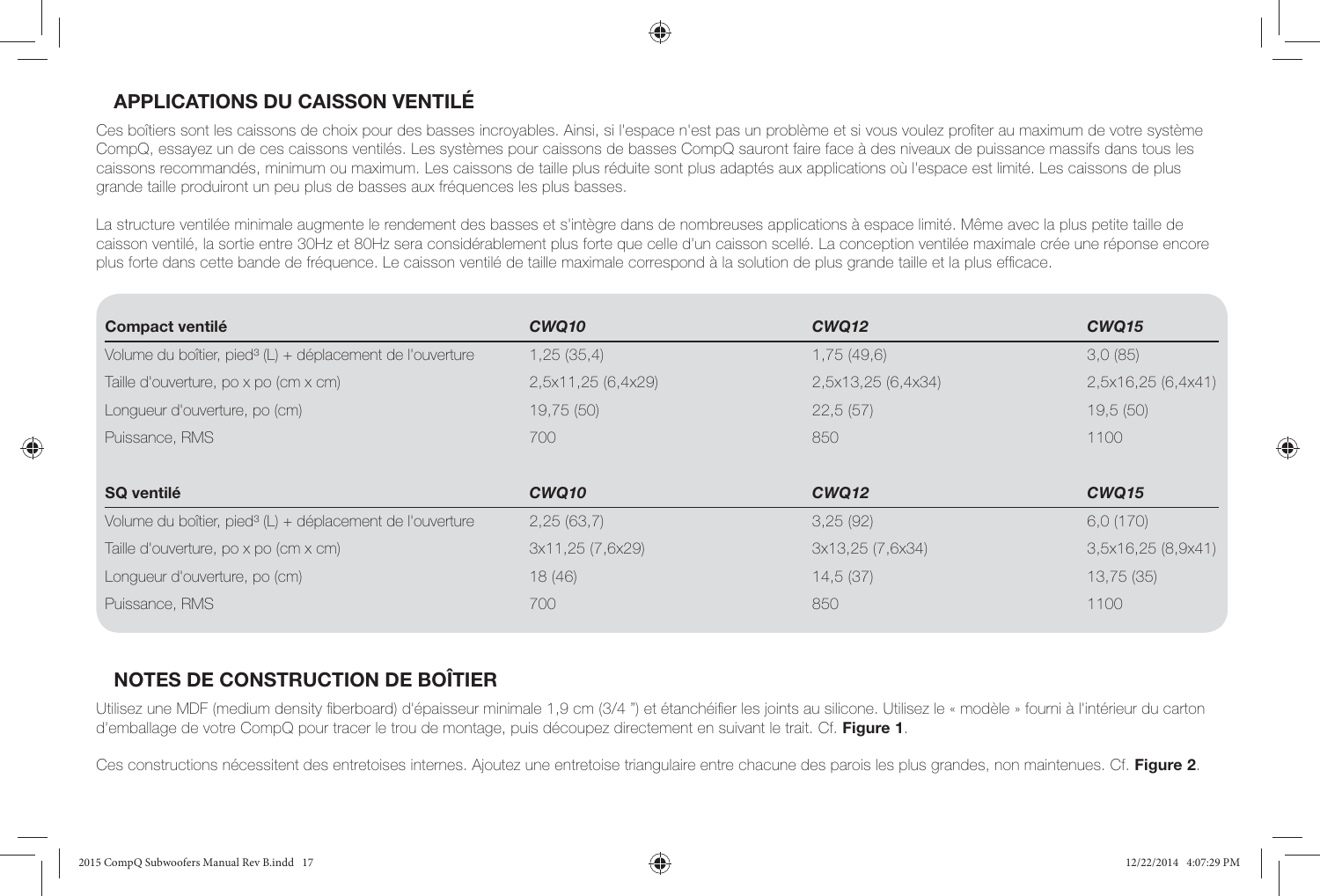

Toutes les mesures en pied cubique (L) de ce manuel comprennent le déplacement du haut-parleur de basses. Pour les caissons ventilés, le déplacement de l'orifice doit être calculé et ajouté au volume interne de conception finale. Utilisez les dimensions externes de l'ouverture et multipliez « **X x Y x Z** », convertissez en pied cubique. Par exemple, les dimensions externes de l'ouverture pour la construction compacte ventilée du CWQ12 sont, en prenant de la fibre MDF de 3/4 pouce (1,9 cm) :

#### **[ (13,25 po + 1,5 po épaisseur totale de la paroi) x (2,5 po + 1,5 po épaisseur totale de la paroi) x 22,5 po] x (1 pied3 / 1 728 po3 ) = 0,77 pied3**

Ajoutez ce nombre au volume interne du caisson. Pour le CWQ12 :

#### **1,75 pied3 + 0,77 pied3 = 2,52 pied3** .

En raison de la longueur nécessaire de ces ouvertures, on peut décider de replier l'ouverture le long des parois en bas et à l'arrière. Il n'est pas recommandé de pratiquer des ouvertures circulaires pour de telles constructions. Ne placez pas une ouverture contre une surface pleine, telle qu'une entretoise interne, une paroi arrière ou la cloison du coffre, un siège ou une paroi interne de votre véhicule. L'ouverture doit rester dégagée. Utilisez la plus petite dimension de l'ouverture rectangulaire pour le minimum d'espace à laisser entre l'ouverture de ventilation et toute surface pleine pour assurer une circulation d'air non obstruée.

Si vous préférez une réponse ultra-souple des basses, nous vous recommandons de remplir lâchement votre caisson CompQ de rembourrage poly-fil. Les structures ventilées auront besoin d'une protection à l'extrémité du port d'ouverture (située dans le boîtier) avec un tissu grillagé, du grillage ou du métal expansé pour éviter que le poly-fil ne ressorte par l'ouverture. L'utilisation de poly-fil diminuera légèrement le rendement mais approfondira et étendra la sortie à basse fréquence.

Pour davantage de conseil sur la construction du boîtier, consultez votre revendeur Kicker agréé ou cliquez sur l'onglet Assistance (Support) sur la page d'accueil de Kicker, à l'adresse **www.kicker.com**. Veuillez adresser un e-mail à support@kicker.com ou appeler notre assistance technique au +1 405 624 8583 pour toutes vos questions.

**AVERTISSEMENT :** Les haut-parleurs KICKER ont la capacité de produire des niveaux sonores pouvant endommager l'ouïe de façon irréversible ! L'augmentation du volume d'un système jusqu'à un niveau présentant une distorsion audible endommage davantage l'ouïe que l'écoute d'un système sans distorsion au même volume. Le seuil de la douleur est toujours le signe que le niveau sonore est trop élevé et risque d'endommager l'ouïe de façon irréversible. Réglez le volume en faisant preuve de bon sens.

**AVERTISSEMENT IMPORTANT DE SÉCURITÉ : UN FONCTIONNEMENT CONTINU ET PROLONGÉ D'UN AMPLIFICATEUR EN DISTORSION OU EN SATURATION PEUT PROVOQUER LA SURCHAUFFE DE VOTRE SYSTÈME AUDIO, UN POTENTIEL DÉPART D'INCENDIE ET SÉRIEUSEMENT ENDOMMAGER VOS COMPOSANTS ET/OU VOTRE VÉHICULE.<sup>Y</sup>**



⊕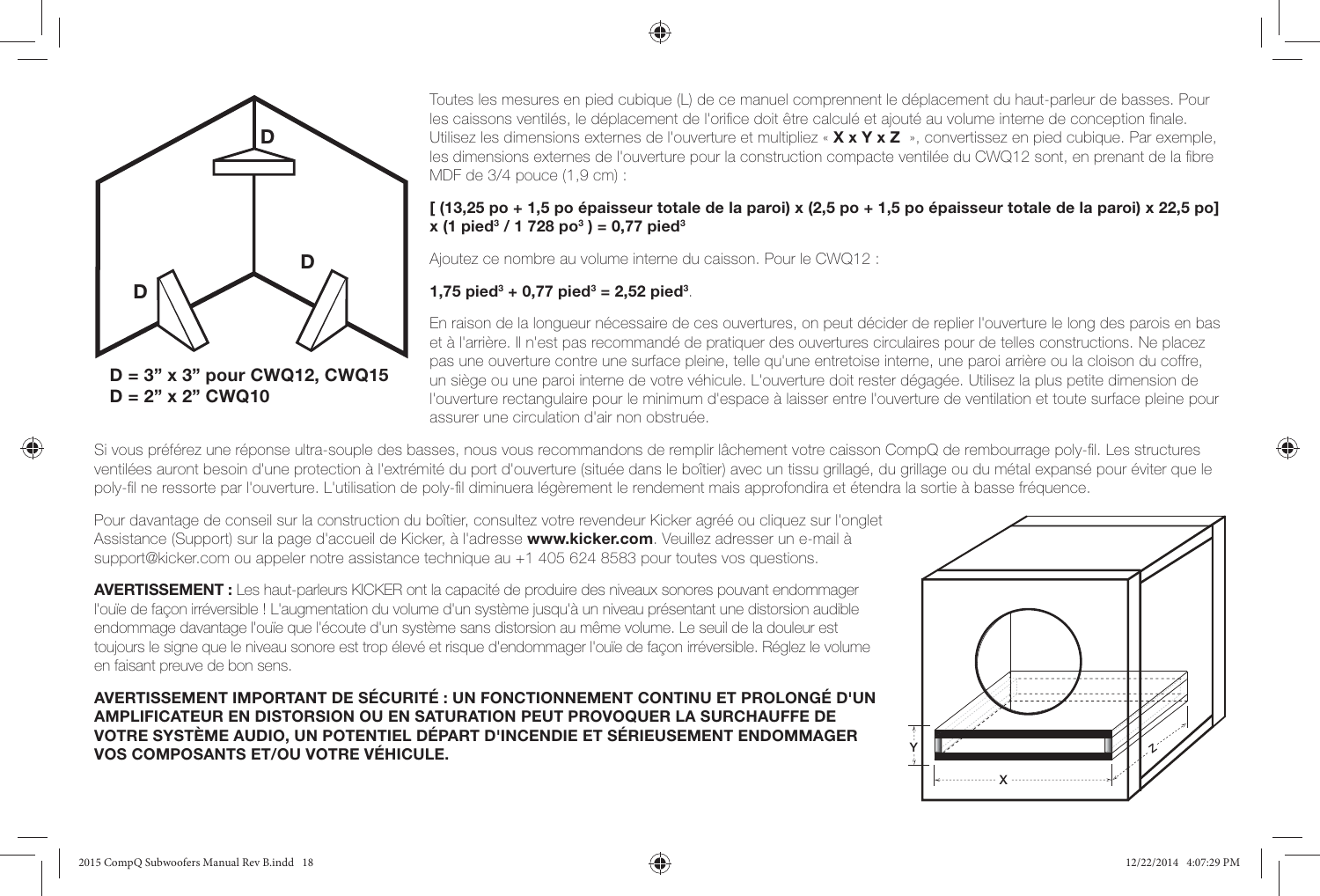**WIRING | CABLEADO | VERKABELUNG | BRANCHEMENT Series Wiring**

> **Cableado en seriesReihenschaltung**

**Paralleled Wiring Cableado en paralelo Parallelschaltung Branchement en parallèle**

KIKICKER

afianafia

**amp + amp-**



#### **Use the push terminals to wire your subwoofer in series or parallel.**

CompQ subwoofers are available with dual 2Ω (ohm) or dual 4Ω voice coils. Both coils must be connected to a source of amplification. The dual 2Ω woofer will generate a 1Ω load if the coils are wired in parallel or a 4Ω load in series. The dual 4Ω woofer will provide a 2Ω load wired in parallel or 8Ω load wired in series. The terminals with the white dots are for the first voice coil. The terminals with solid-red and solid-black markings are for the second voice coil.

#### **Utilice terminales tipo empuje para cablear su altavoz subwoofer en series o en paralelo.**

Los altavoces subwoofer CompQ están disponibles con bobinas de audio doble 2Ω (ohm) o doble 4Ω. Ambas bobinas deben estar conectadas a una fuente



de amplificación. El altavoz de baja frecuencia doble 2Ω generará una carga de 1Ω si las bobinas están cableadas en paralelo, o una carga de 4Ω en series. El altavoz de baja frecuencia doble 4Ω proporcionará una carga de 2Ω cableado en paralelo, o carga de 8Ω cableado en series. Las terminales con puntos blancos, corresponden a la primera bobina de voz. Las terminales con marcas rojas y negras sólidas corresponden a la segunda bobina de voz.

#### **Verkabeln Sie Ihren Subwoofer mithilfe der Steckverbindungen in Reihen- oder Parallelschaltung.**

CompQ Subwoofer sind mit doppelten 2 Ω-(Ohm) oder doppelten 4 Ω-Schwingspulen erhältlich. Beide Spulen müssen an eine Verstärkerquelle angeschlossen werden. Der doppelte 2 Ω-Tieftöner erzeugt einen Lastwiderstand von 1 Ω, wenn die Spulen parallel geschaltet sind, oder 4 Ω bei Reihenschaltung. Der doppelte 4 Ω-Tieftöner erzeugt bei Parallelschaltung einen Lastwiderstand von 2 Ω, oder 8 Ω in Reihenschaltung. Die Steckkontakte mit den weißen Punkten sind für die erste Schwingspule vorgesehen. Die Steckkontakte mit den rot bzw. schwarz ausgefüllten Punkten sind für die zweite Schwingspule bestimmt.

#### **Utiliser les bornes à enfoncer pour brancher votre système de basses en série ou en parallèle**

Les systèmes de basses CompQ sont disponibles en version à bobines vocales doubles de 2 Ω (ohm) ou 4 Ω. Les deux bobines doivent être reliées à une source d'amplification. Le double système de basses à 2 Ω génère une charge de 1 Ω si les bobines sont branchées en parallèle ou de 4 Ω en série. Le double système de basses à 4 Ω fournit une charge de 2 Ω en branchement parallèle ou de 8 Ω en série. Les bornes à points blancs sont réservées à la première bobine vocale. Les bornes avec des marques unies en rouge et en noir sont réservées à la deuxième bobine vocale.

Pro Tip: With a KICKER IQ amplifier, a pair of KICKER QS speakers, and a few KICKER cables, you're looking at a full system upgrade that will dominate! KICKER amplifiers and accessories make it easy to upgrade with your existing or stock source unit. Ask your dealer about KICKER amplifiers and speaker upgrades to complete your system!

Consejo profesional: Con un amplificador KICKER IQ, un par de altavoces KICKER QS y algunos cables KICKER, ¡observará una actualización de todo el sistema que dominará! Los amplificadores y accesorios KICKER simplifican la actualización de su unidad de alimentación existente o en stock. ¡Pregunte a su distribuidor sobre los amplificadores KICKER y las actualizaciones de altavoces para completar su sistema!

Profi-Tipp: Mit einem KICKER IQ-Verstärker, einem KICKER QS-Lautsprecherpaar und einigen KICKER-Kabeln können Sie Ihr Audiosystem einem Komplett-Upgrade unterziehen, das sich hören lassen kann! Mit KICKER-Verstärkern und -Zubehör ist es ein Kinderspiel, Ihre vorhandenen oder lagernden Basisgeräte aufzurüsten. Fragen Sie bei Ihrem Vertragshändler nach Upgrades für KICKER-Verstärker und -Lautsprecher, um Ihr System zu ergänzen!

Astuce de pro : Avec un amplificateur KICKER IQ, deux haut-parleurs KICKER QS et quelques câbles KICKER, vous aurez une mise à jour complète du système, qui sera au top ! Les amplificateurs et accessoires KICKER simplifient la montée en puissance de votre unité existante ou en stock. Renseignez-vous auprès de votre revendeur sur les mises à jour de vos haut-parleurs et amplificateurs KICKER pour compléter votre système !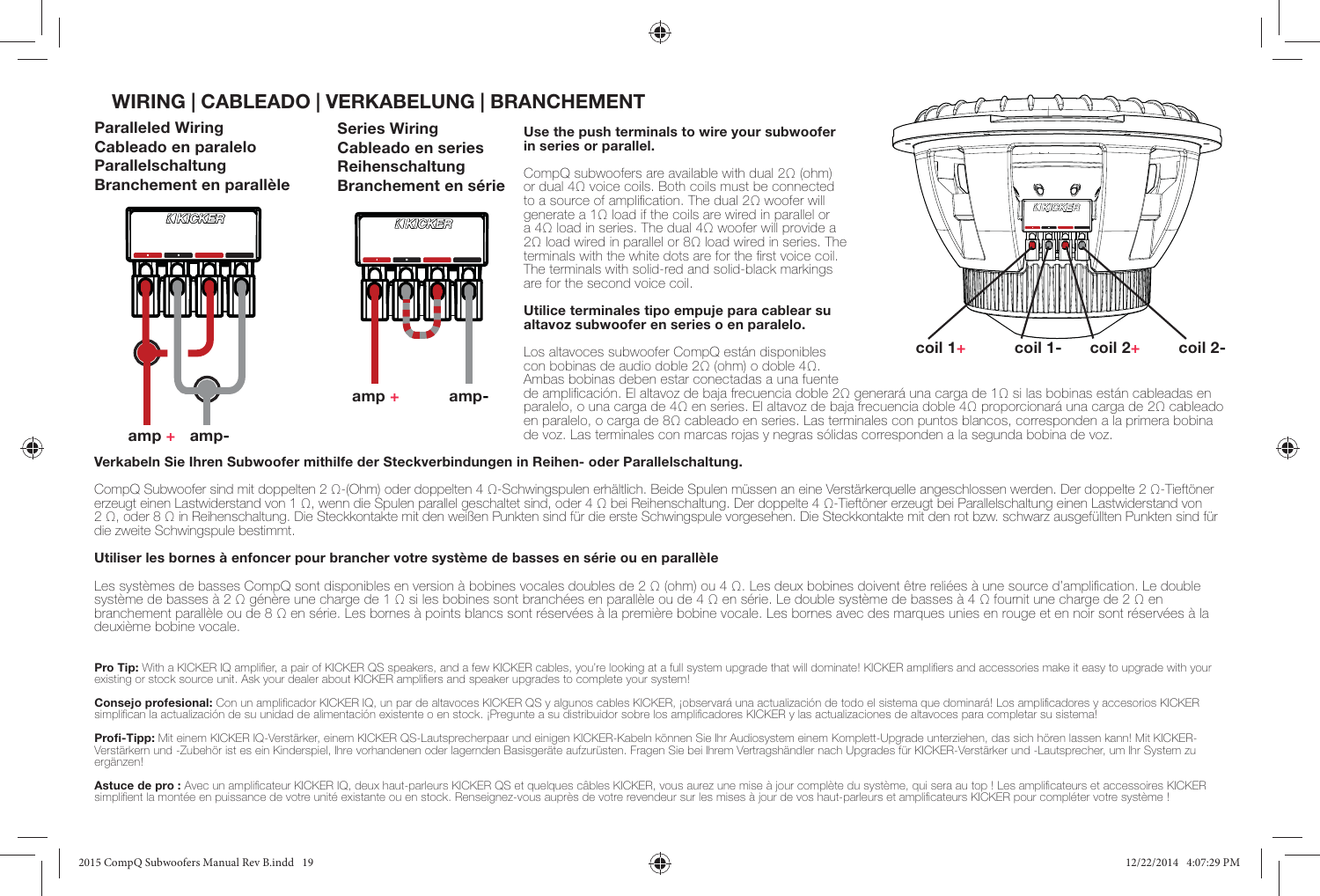#### **Paralleled Voice Coils, Woofers in Parallel Bobinas de audio en paralelo, altavoces de baja frecuencia en paralelo Parallelschaltung Schwingspulen, Tieftöner parallel Bobines vocales en parallèle, caissons de basses en parallèle**

Dual 2Ω Voice Coils in Dual Subwoofer configuration =  $0.5Ω$  Load Dual 4Ω Voice Coils in Dual Subwoofer configuration = 1Ω Load

Bobinas de audio doble 2Ω en configuración doble del Subwoofer = carga de 0.5Ω Bobinas de audio doble 4 $\Omega$  en configuración doble del Subwoofer = carga de 1 $\Omega$ 

Doppelte 2 Ω-Schwingspulen in Subwoofer-Dual-Konfiguration = 0.5 Ω Lastwiderstand Doppelte 4 Ω-Schwingspulen in Subwoofer-Dual-Konfiguration = 1 Ω Lastwiderstand

Doubles bobines vocales 2  $\Omega$  en configuration de caisson double = Charge 0,5  $\Omega$ Doubles bobines vocales 4  $\Omega$  en configuration de caisson double = Charge 1  $\Omega$ 

#### **Series Voice Coils, Woofers in Parallel Bobinas de audio en series, altavoces de baja frecuencia en paralelo Reihenschaltung Schwingspulen, Tieftöner parallel Bobines vocales en série, caissons de basses en parallèle**

Dual 2Ω Voice Coils in Dual Subwoofer Configuration = 2Ω Load Dual 4Ω Voice Coils in Dual Subwoofer Configuration = 4Ω Load

Bobinas de audio doble 2Ω en configuración doble del Subwoofer = carga de 2Ω Bobinas de audio doble 4 $\Omega$  en configuración doble del Subwoofer = carga de 4 $\Omega$ 

Doppelte 2 Ω-Schwingspulen in Subwoofer-Dual-Konfiguration = 2 Ω Lastwiderstand Doppelte 4 Ω-Schwingspulen in Subwoofer-Dual-Konfiguration = 4 Ω Lastwiderstand

Doubles bobines vocales 2 Ω en configuration de caisson double = Charge 2 Ω Doubles bobines vocales 4 Ω en configuration de caisson double = Charge 4 Ω



**WARNING:** If you are using multiple subwoofers that are wired in series to one another, each subwoofer must be in a separate chamber. If not, the subwoofers could become damaged, resulting in loss of warranty.

**ADVERTENCIA:** Si utiliza varios altavoces subwoofer que están conectados entre ellos con cableado en series, cada uno debe estar en una cámara por separado. Caso contrario, los altavoces subwoofer pueden dañarse, lo que puede causar que pierda la garantía.

WARNUNG: Wenn Sie mehrere in Reihe geschaltete Subwoofer verwenden, muss sich jeder Subwoofer in einer separaten Kammer befinden. Wird dies nicht befolgt, können die Subwoofer beschädigt werden, was zu einem Garantieverlust führt.

**AVERTISSEMENT :** Si vous utilisez plusieurs systèmes pour caisson de basses reliés entre eux par un branchement en série, chaque système doit être dans un caisson séparé. Sinon, les systèmes de basses peuvent être endommagés, ce qui entraîne l'annulation de la garantie.

⊕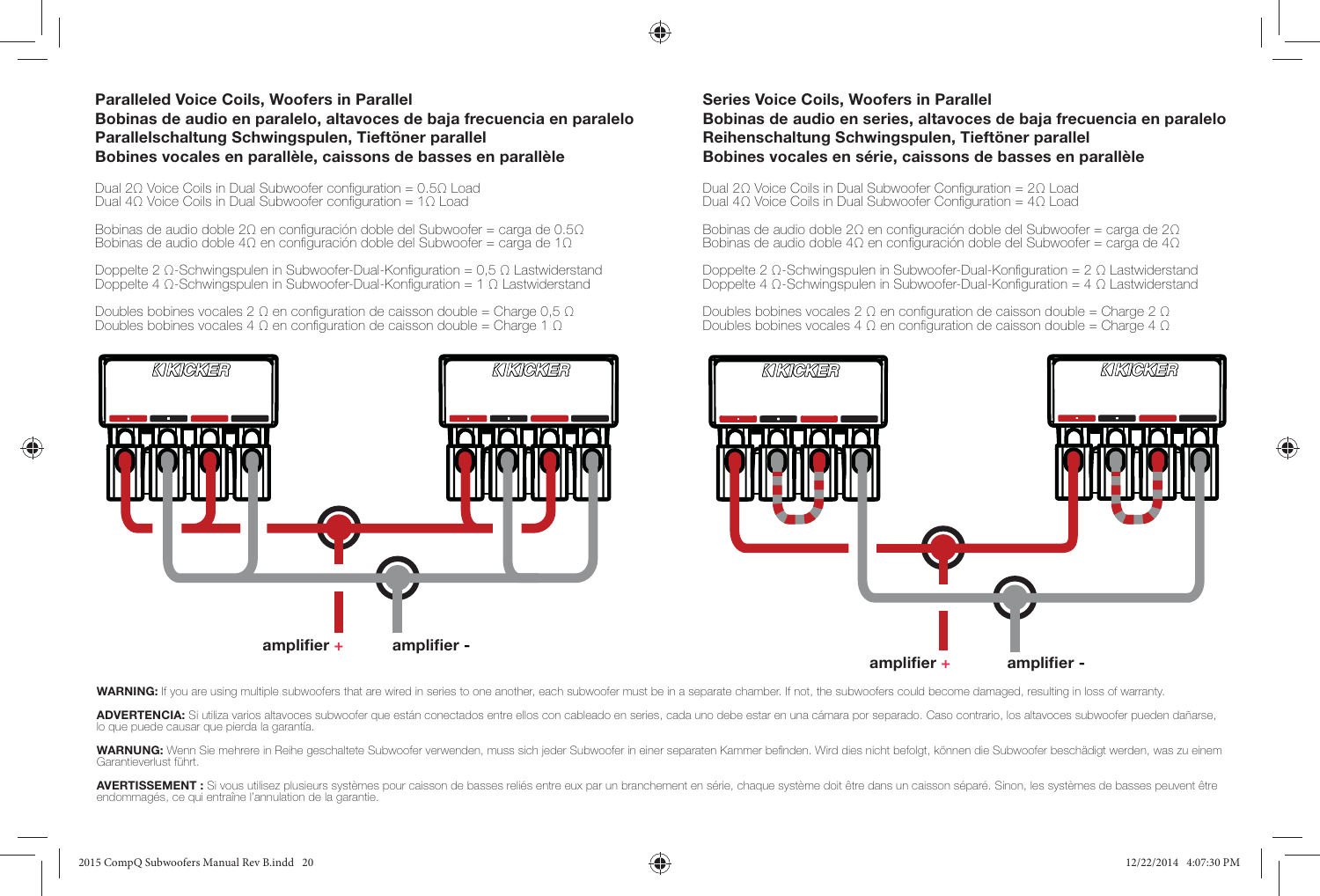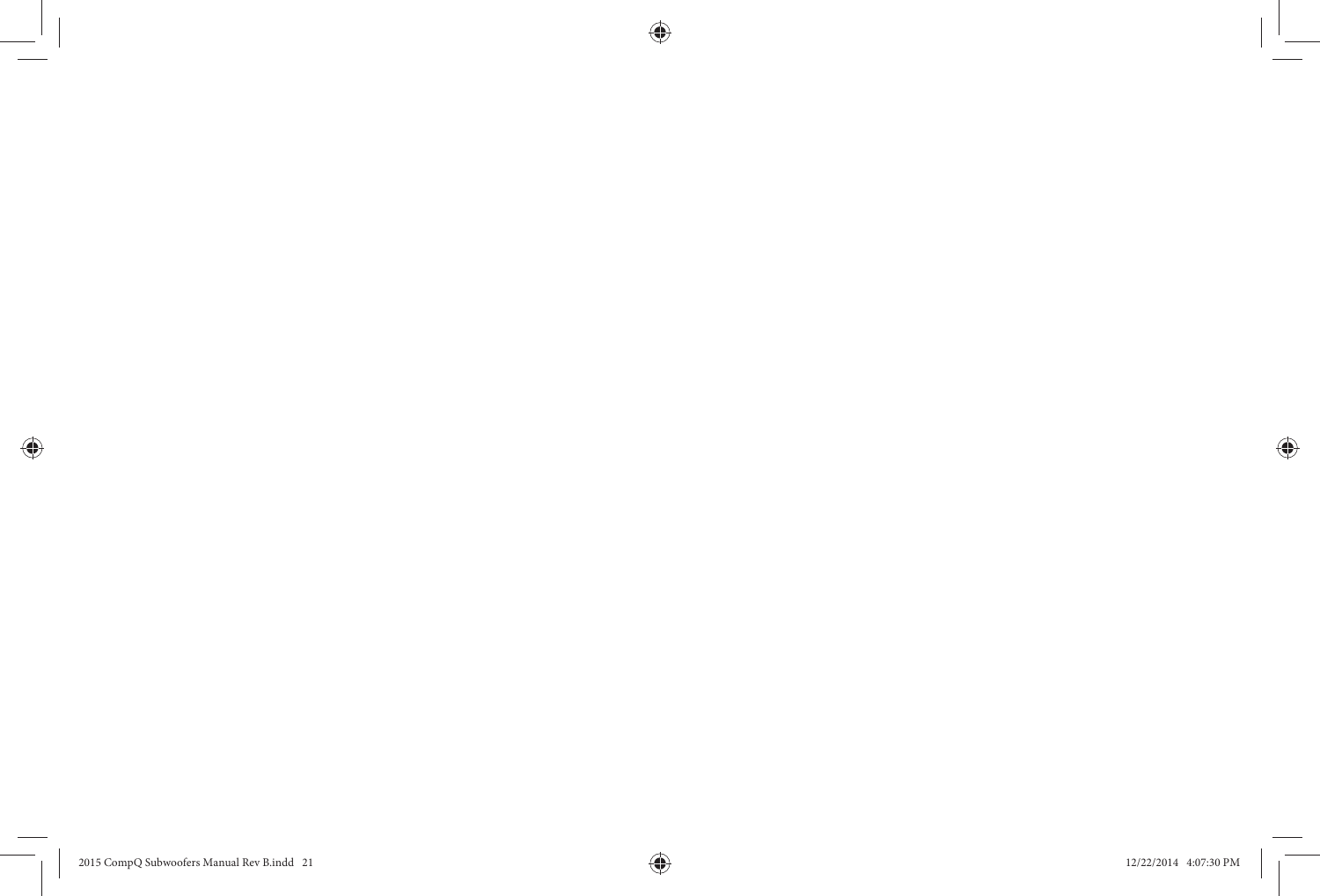#### *Q-CLASS ACOUSTICS LIMITED WARRANTY*

When purchased from an Authorized KICKER Dealer, KICKER warrants Q-Class KICKER products to be free from defects in material and workmanship for THREE (3) YEARS from date of original purchase with receipt. In all cases you must have the original receipt. Should service be necessary under this warranty for any reason due to manufacturing defect or malfunction during the warranty period, Kicker will repair or replace (at its discretion) the defective merchandise with equivalent merchandise at no charge. Warranty replacements may have cosmetic scratches and blemishes. Discontinued products may be replaced with more current equivalent products.

This warranty is valid only for the original purchaser and is not extended to owners of the product subsequent to the original purchaser. Any applicable implied warranties are limited in duration to a period of the express warranty as provided herein beginning with the date of the original purchase at retail, and no warranties, whether express or implied, shall apply to this product thereafter. Some states do not allow limitations on implied warranties; therefore these exclusions may not apply to you. This warranty gives you specific legal rights; however you may have other rights that vary from state to state.

#### **WHAT TO DO IF YOU NEED WARRANTY OR SERVICE**

Defective merchandise should be returned to your local Authorized Stillwater Designs (Kicker) Dealer for warranty service. Assistance in locating an Authorized Dealer can be found at www.kicker.com or by contacting Stillwater Designs directly. You can confirm that a dealer is authorized by asking to see a current authorized dealer window decal. If it becomes necessary for you to return defective merchandise directly to Stillwater Designs (Kicker), call the Kicker Customer Service Department at (405) 624-8510 for a Return Merchandise Authorization (RMA) number. Package all defective items in the original container or in a package that will prevent shipping damage, and return to:

Stillwater Designs, 3100 North Husband Road, Stillwater, OK 74075

The RMA number must be clearly marked on the outside of the package. Please return only defective components. The return of functioning items increases your return freight charges. Non-defective items will be returned freight-collect to you. Include a copy of the original receipt with the purchase date clearly visible, and a "proof-of-purchase" statement listing the Customer's name, Dealer's name and invoice number, and product purchased. Warranty expiration on items without proof-of-purchase will be determined from the type of sale and manufacturing date code. Freight must be prepaid; items sent freight-collect, or COD, will be refused.

#### **WHAT IS NOT COVERED?**

♠

This warranty is valid only if the product is used for the purpose for which it was designed. It does not cover:

Damage due to improper installation extension to the state of the state of the Subsequent damage to other components Speakers damaged due to amplifier clipping or distortion exclusive to the Return shipping on non-defective items Service performed by anyone other than KICKER Any cost or expense related to the removal or reinstallation of product Products with tampered or missing barcode labels Products with tampered or missing serial numbers Products returned without a Return Merchandise Authorization (RMA) number Products purchased from an UNAUTHORIZED dealer The cost of shipping product to KICKER Items previously repaired or modified by any unauthorized repair facility Damage caused by exposure to moisture, excessive heat, chemical cleaners, and/or UV radiation Damage through negligence, misuse, accident or abuse. Repeated returns for the same damage may be considered abuse



#### **HOW LONG WILL IT TAKE?**

Kicker strives to maintain a goal of one week for turnaround on service of all acoustics (subwoofers, midrange and coaxial drivers, tweeters, crossovers etc) returns. Delays may be incurred if lack of replacement inventory or parts is encountered. Failure to follow these steps may void your warranty. Any questions can be directed to the Kicker Customer Service Department at (405) 624-8510.

P.O. Box 459 • Stillwater, Oklahoma 74076 • USA • (405) 624–8510 20141222-B-41CWQ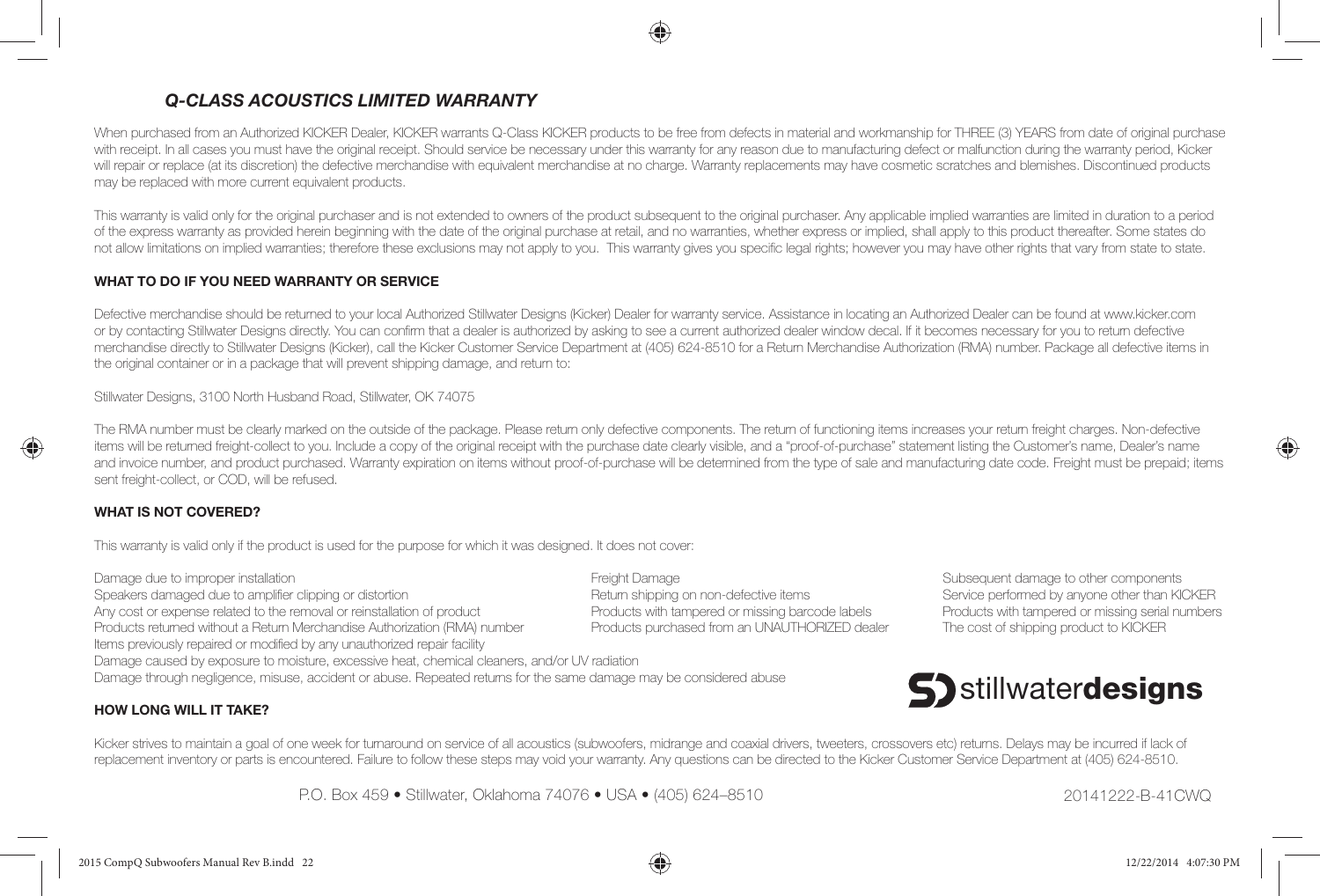#### *International Warranty*

Contact your International Kicker dealer or distributor concerning specific procedures for your country's warranty policies.

Our goods come with guarantees that cannot be excluded under the **Australian Consumer Law**. You are entitled to a replacement or refund for a major failure and for compensation for any other reasonably foreseeable loss or damage. You are also entitled to have the goods repaired or replaced if the goods fail to be of acceptable quality and the failure does not amount to a major failure.

#### **GARANTÍA INTERNACIONAL** *Versión Español*

Comuníquese con su concesionario o distribuidor Kicker internacional para obtener infor ación sobre procedimientos específicos relacionados con las normas de garantía de su país.

ADVERTENCIA: Los excitadores Kicker son capaces de producir niveles de sonido que pueden dañar permanentemente el oído. Subir el volumen del sistema hasta un nivel que produzca distorsión es más dañino para el oído que escuchar un sistema sin distorsión al mismo volumen. El dolor es siempre una indicación de que el sonido es muy fuerte y que puede dañar permanentemente el oído. Sea precavido cuando controle el volumen.

La frase "combustible para vivir la vida Livin' Loud™ a todo volumen" se refiere al entusiasmo por la vida que la marca Kicker de estéreos de automóvil representa y a la recomendación a nuestros clientes de que vivan lo mejor posible ("a todo volumen") en todo sentido. La línea de altavoces y amplificadores Kicker es la mejor del mercado de automóviles y por lo tanto representa el "combustible" para vivir a todo volumen en el área de "estéreos de automóvil" de la vida de nuestros clientes. Recomendamos a todos nuestros clientes que obedezcan todas las reglas y reglamentos locales sobre ruido en cuanto a los niveles legales y apropiados de audición fuera del vehículo.

#### **INTERNATIONALE GARANTIE** *Deutsche Version*

Nehmen Sie mit Ihren internationalen Kicker-Fachhändler oder Vertrieb Kontakt auf, um Details über die Garantieleistungen in Ihrem Land zu erfahren.

WARNUNG: KICKER-Treiber können einen Schallpegel erzeugen, der zu permanenten Gehörschäden führen kann! Wenn Sie ein System auf einen Pegel stellen, der hörbare Verzerrungen erzeugt, schadet das Ihren Ohren mehr, als ein nicht verzerrtes System auf dem gleichen Lautstärkepegel. Die Schmerzschwelle ist immer eine Anzeige dafür, dass der Schallpegel zu laut ist und zu permanenten Gehörschäden führen kann. Seien Sie bei der Lautstärkeeinstellung bitte vernünftig!

Der Slogan "Treibstoff für Livin' Loud" bezieht sich auf die mit den Kicker-Autostereosystemen assoziierte Lebensfreude und die Tatsache, dass wir unsere Kunden ermutigen, in allen Aspekten ihres Lebens nach dem Besten ("Livin' Loud") zu streben. Die Lautsprecher und Verstärker von Kicker sind auf dem Markt für Auto-Soundsysteme führend und stellen somit den "Treibstoff" für das Autostereoerlebnis unserer Kunden dar. Wir empfehlen allen unseren Kunden, sich bezüglich der zugelassenen und passenden Lautstärkepegel außerhalb des Autos an die örtlichen Lärmvorschriften zu halten.

#### **GARANTIE INTERNATIONALE***Version Française*

♠

Pour connaître les procédures propres à la politique de garantie de votre pays, contactez votre revendeur ou distributeur International Kicker.

AVERTISSEMENT: Les haut-parleurs Kicker ont la capacité de produire des niveaux sonores pouvant endommager l'ouïe de façon irréversible ! L'augmentation du volume d'un système jusqu'à un niveau présentant une distorsion audible endommage davantage l'ouïe que l'écoute d'un système sans distorsion au même volume. Le seuil de la douleur est toujours le signe que le niveau sonore est trop élevé et risque d'endommager l'ouïe de façon irréversible. Réglez le volume en faisant prevue de bon sens !

L'expression " carburant pour vivre plein pot " fait référence au dynamisme de la marque Kicker d'équipements audio pour véhicules et a pour but d'encourager nos clients à faire le maximum (" vivre plein pot ") dans tous les aspects de leur vie. Les haut-parleurs et amplificateurs Kicker sont les meilleurs dans le domaine des équipements audio et représentent donc pour nos client le " carburant pour vivre plein pot " dans l'aspect " installation audio de véhicule " de leur vie. Nous encourageons tous nos clients à respecter toutes les lois et réglementations locales relatives aux niveaux sonores acceptables à l'extérieur des véhicules.